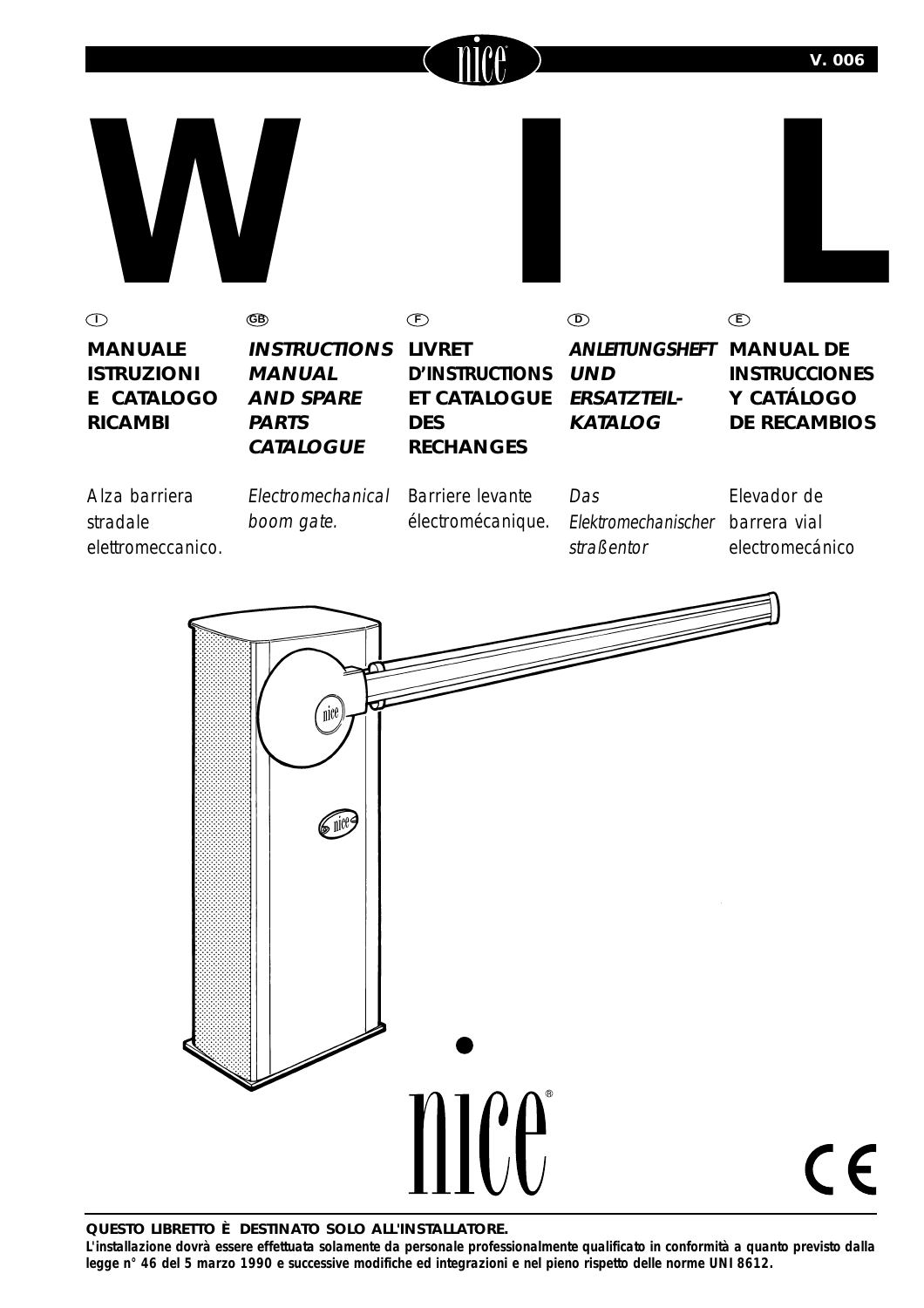## **MODELLI E CARATTERISTICHE - MODELS AND CHARACTERISTICS - MODÈLES ET CARACTÉRISTIQUES MODELLE UND EIGENSCHAFTEN**

| WIL4                                                                                                                                                      | Barriera automatica<br>(1)<br>in acciaio zincato e<br>verniciato con tempo di<br>apertura 3 - 5 sec. luce<br>netta max 4mt.                                                      | <b>GB</b> ) Automatic boom gate<br>in galvanised, painted<br>steel with an opening<br>time of 3 to 5 seconds:<br>maximum net opening is<br>4 metres.                 | $(F)$ Barrière automatique<br>en acier zingué et peint<br>avec temps d'ouverture<br>3 - 5 s passage net 4 m<br>max.                                                              | (D) Automatische Schranke<br>verzinktem<br>aus<br>und<br>lackiertem<br>Stahl<br>mit<br>Offnungszeit von 3 bis 5<br>Sekunden und 4 Metern<br>Nettoöffnung-<br>maximaler<br>sweite.               | <b>E</b> Barrera automática<br>de acero galvanizado y<br>pintado, con tiempo de<br>apertura $3 - 5$ seg.,<br>longitud neta máx. 4 m.                           |
|-----------------------------------------------------------------------------------------------------------------------------------------------------------|----------------------------------------------------------------------------------------------------------------------------------------------------------------------------------|----------------------------------------------------------------------------------------------------------------------------------------------------------------------|----------------------------------------------------------------------------------------------------------------------------------------------------------------------------------|-------------------------------------------------------------------------------------------------------------------------------------------------------------------------------------------------|----------------------------------------------------------------------------------------------------------------------------------------------------------------|
| WIL41                                                                                                                                                     | Barriera automatica in<br>inox satinato<br>acciaio<br>con tempo di apertura 3<br>- 5 sec. luce max 4mt.                                                                          | butter finished stainless<br>steel with an opening time<br>of 3 to 5 seconds; maximum<br>net opening is 4m.                                                          | Automatic boom gate in Barrière automatique en<br>acier inox brossé et<br>peint<br>avec<br>temps<br>d'ouverture 3<br>$-5s$<br>passage net 4 m max.                               | satiniertem Edelstahl mit<br>Offnungszeit von 3 bis 5<br>Sekunden und 4 Metern<br>maximaler Öffnungsweite.                                                                                      | Automatische Schranke aus   Barrera automática de<br>inoxidable<br>acero<br>satinado, con tiempo de<br>apertura $3 - 5$ seq.,<br>longitud máx. 4 m.            |
| WIL <sub>6</sub>                                                                                                                                          | Barriera automatica in<br>acciaio<br>zincato<br>verniciato con tempo di<br>apertura 5 - 8 sec. luce<br>netta max 6mt.                                                            | Automatic boom gate in<br>galvanised, painted steel<br>with an opening time of<br>to $\beta$<br>seconds:<br>maximum net opening is<br>6 metres.                      | Barrière automatique en<br>acier zingué et peint<br>avec temps d'ouverture<br>5 - 8 s passage net 6 m<br>max.                                                                    | Automatische Schranke aus<br>verzinktem und lackiertem<br>Stahl mit Offnungszeit von 5<br>bis 8 Sekunden und 6<br>Metern<br>maximaler<br>Nettoöffnung-sweite.                                   | Barrera automática de<br>acero galvanizado y<br>pintado, con tiempo de<br>apertura $5 - 8$ seq.,<br>longitud neta máx. 6 m.                                    |
| WIL 61                                                                                                                                                    | Barriera automatica in<br>acciaio inox satinato<br>con tempo di apertura 5<br>- 8 sec. luce max 6mt.                                                                             | Automatic boom gate in<br>butter finished stainless<br>steel with an opening<br>time of 5 to 8 seconds.<br>maximum net opening is<br>6 metres.                       | Barrière automatique en<br>acier inox brossé et<br>peint<br>temps<br>avec<br>d'ouverture 5<br>$-8s$<br>passage net 6 m max.                                                      | Automatische Schranke aus<br>satiniertem Edelstahl mit<br>Offnungszeit von 5 bis 8<br>Sekunden und 6 Metern<br>maximaler Öffnungsweite.                                                         | Barrera automática de<br>inoxidable<br>acero<br>satinado, con tiempo de<br>$5 - 8$ seg.,<br>apertura<br>longitud máx. 6 m.                                     |
| "WIL"<br>· Di serie comprende<br>• Standard comprises<br>• Comprend de série<br>· Ist serienmäßig<br>mit folgendem<br>ausgestattet.<br>• De serie incluye | Armadio<br>А<br>con<br>motoriduttore a 24 Vdc.<br><b>B</b> - Centrale elettronica<br>di comando.<br><b>C</b> - Attacco per asta.<br><b>D</b> - Base di ancoraggio<br>con zanche. | $A$ - Cubicle with 24 V dc<br>gearmotor<br><b>B</b> - Electronic control unit<br><b>C</b> - Connection for bar<br><b>D</b> - Anchorage base<br>with fish-tail clamps | A - Armoire avec<br>motoréducteur à 24 Vdc<br><b>B</b> - Centrale électronique<br>de commande<br>C - Raccord pour barre<br><b>D</b> - Base d'ancrage avec<br>pattes de fixation. | A - Schaltschrank mit 24 V<br><b>GS</b> Getriebemotor.<br><b>B</b> - Elektronische<br>Steuerzentrale.<br>C - Anschluss für die Stange.<br><b>D</b> - Verankerungsbasis mit<br>Expansionsbeinen. | A - Armario con<br>motorreductor de 24 Vcc.<br><b>B</b> - Central electrónica de<br>mando.<br>C - Fijación para barrera.<br>D - Base de anclaje con<br>grapas. |

## DATI TECNICI - TECHNICAL DATA - DONNÉES TECHNIQUES - TECHNISCHE DATEN - DATOS TÉCNICOS

|                                                                                                                         | Unità di misura - Unit of measure<br>Unité de mesure - Maßeinheit<br>Unidad de medida | WIL <sub>4</sub> | WIL41 | WIL <sub>6</sub>              | WIL 61         |
|-------------------------------------------------------------------------------------------------------------------------|---------------------------------------------------------------------------------------|------------------|-------|-------------------------------|----------------|
| Alimentazione - Power supply - Alimentation                                                                             | Vac 50 Hz                                                                             | 230              | 230   | 230                           | 230            |
| Speisung - Alimentación                                                                                                 | Vdc                                                                                   | 24               | 24    | 24                            | 24             |
| Potenza assorbita - Absorbed power<br>Puissance absorbée - AufgenommeneLeistung<br>Potencia absorbida                   | W                                                                                     | 180              | 180   | 100                           | 100            |
| Assorbimento di linea - Line input<br>Absorption de ligne - Linienaufnahme<br>Absorcion de la linea                     | A                                                                                     | 1                | 1     | 0.5                           | 0.5            |
| Assorbimento motore - Motor absorption<br>Absorption moteur - Nenntroment des Motors<br>Absorcion del motor             | A                                                                                     | 8                | 8     | 5                             | 5              |
| Rapporto di riduzione - Reduction ratio<br>Rapport de reduction - Untersetzungsverhältnis<br>Relacion de reduccion      |                                                                                       |                  | 1/456 |                               |                |
| Coppia - Torque - Couple - Drehmoment - Par                                                                             | $N$ •m                                                                                | 150              | 150   | 220                           | 220            |
| Tempo di apertura - Opening time<br>Temps d'overture - Öffnungzeit<br>Tiempo de apertura                                | S.                                                                                    | 3.5              | 3.5   | $\overline{7}$                | $\overline{7}$ |
| Temperatura di esecizio - Working temperature<br>Température de service - Betriebstemperatur<br>Temperatura de servicio | °C (Min./Max.)                                                                        |                  |       | $-20^{\circ} \div 70^{\circ}$ |                |
| Ciclo di lavoro - Working cycle<br>Cycle de travail - Arbeitszyklus<br>$\%$<br>Ciclo de trabajo                         |                                                                                       | 100              |       |                               |                |
| Peso motore - Motor weight - Poids moteur<br>Motorgewicht - Peso del motor                                              | kg                                                                                    | 46               | 46    | 54                            | 54             |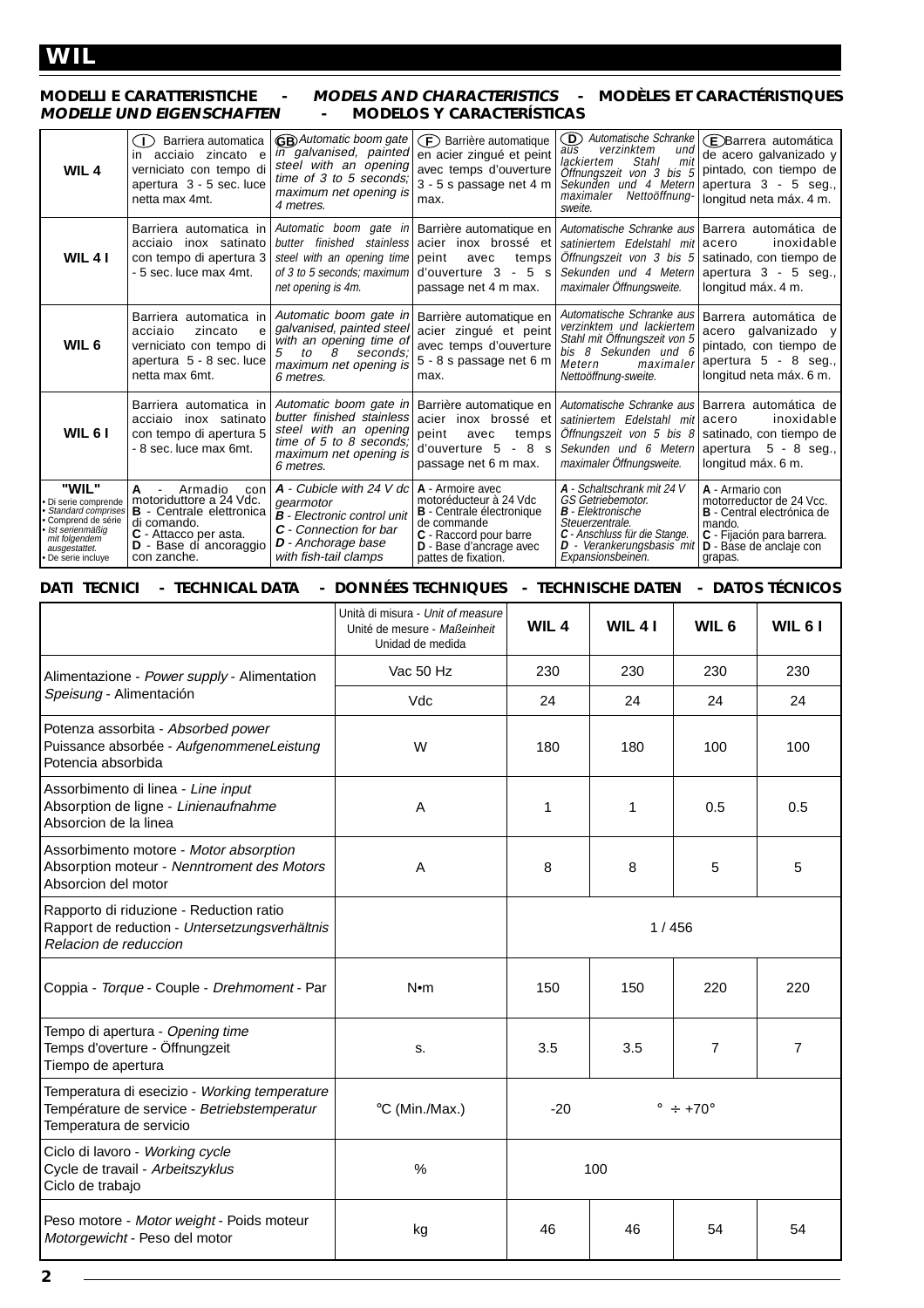### **QUADRO D'INSIEME - OVERALL PICTURE - CADRE GÉNÉRAL - ÜBERSICHTZEICHNUNG - ESQUEMA DE CONJUNTO**

### **LIMITI DI IMPIEGO I GB F D E**

# **LIMITS OF USE**

3,5 m for WIL 4.

# **LIMITES D'UTILISATION**

# **EINSATZGRENZEN**

## **LÍMITES DE EMPLEO**

accessori opzionali, limitarsi ad una lunghezza max. di per WIL 4.

Applicando all'asta tutti gli When installing all the En applicant à la lisse tous Bei der Anbringung aller Si aplica a la barrera todos

mt. 5 per WIL 6 e di mt. 3,5 lenght of 5 m. for WIL 6 and maximum de 5 m pour WIL optional accessories on the les accessoires en option, rod, envisage a max. rod se limiter à une longueur 6 et de 3,5 m pour WIL 4.

Sonderzubehörteile an der los accesorios optionales, Stange muss man sich bei la longitud máxima debe WIL 6 auf eine Höchstlänge ser de 5 m para WIL 6 y de von 5 m und bei WIL 4 auf 3,5 m para WIL 4. eine Höchstlänge von 3,5 m beschränken.



### **DIMENSIONI D' INGOMBRO - DIMENSIONS- DIMENSIONS D'ENCOMBREMENT - RAUMBEDARF - DIMENSIONES**

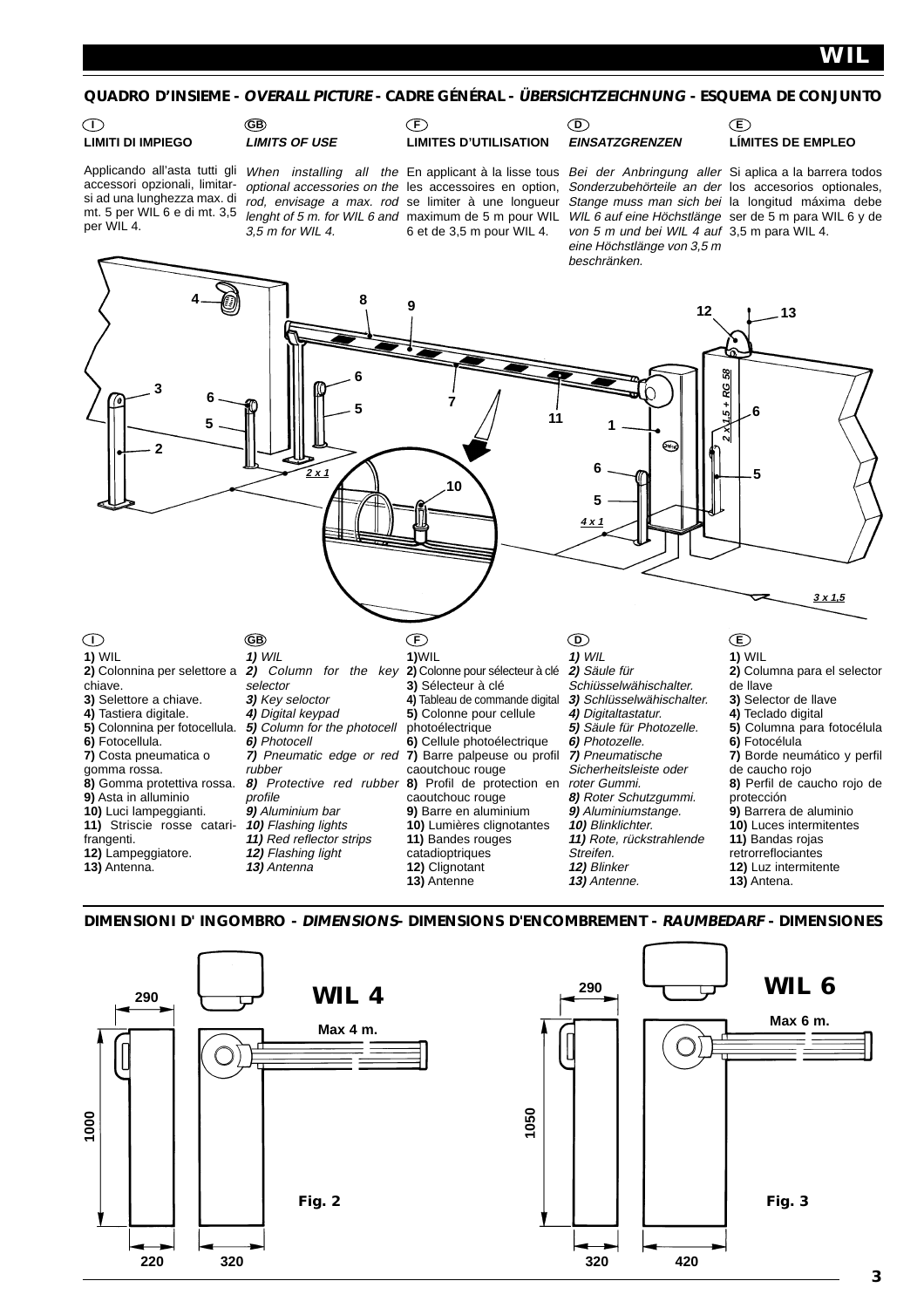**GB** DESCRIPTION **TECHNIQUE**  $\Box$  descrizione @ description  $\odot$  description  $\odot$  technische  $\in$ 







**1)** Armadio

**2)** Sblocco

**3)** Flangia di attacco asta

**4)** Ammortizzatore di

- sicurezza con fermo
- **5)** Motoriduttore

**6)** Leva uscita motoriduttore **7)** Molla di bilanciamento

- **8)** Tirante di regolazione
- molla

**9)** Allogiamento batteria n° 2 pezzi 12 V- 6 Ah

**10)** Base di ancoraggio

- con zanche
- **11)** Eccentrici per regola-

zione punto di rallentamento **12)** Finecorsa di

rallentamento

**13)** Motore 24 V

- **14)** Centrale di comando
- **15)** Foro ingresso cavi
- **16)** Coperchio

### **ATTENZIONE**

**destinata SOLO all'operatore e quindi diversa di quella di sblocco destinata all'UTENTE.**

**L' UTENTE non deve accedere alle regolazioni ed al quadro comando.**

**1)** Cubicle **2)** Unlock device **3)** Bar connecting flange **4)** Shock absorber with safety stop **5)** Gearmotor **6)** Gearmotor external lever **7)** Balancing spring **8)** Spring adjustment tie-rod **9)** Housing for 2 batteries, 12 V - 6 Ah **10)** Anchorage base with fish-tail clamps **11)** Eccentrics for adjusting the slowing down point **12)** Slowing down limit switch **13)** 24 V motor **14)** Control unit **15)** Cable input hole **16)** Cover

**1)** Armoire **2)** Déblocage **3)** Bride de fixation barre **4)** Amortisseur de sécurité avec butée **5)** Motoréducteur **6)** Levier sortie motoréducteur **7)** Ressort d'équilibrage **8)** Tirant de réglage ressort **9)** Logement batterie 2 pièces 12 V - 6 Ah **10)** Plaque d'ancrage avec pattes de fixation **11)** Excentriques pour réglage point de ralentissement **12)** Microinterrupteur de fin de course de ralentissement **13)** Moteur 24 V **14)** Centrale de commande **15)** Trou d'entrée câbles **16)** Couvercle

**1)** Schaltschrank **2)** Schloss **3)** Flansch für den Anschluss der Stange **4)** Sicherheitspuffer mit **Feststellvorrichtung 5)** Getriebemotor **6)** Außenhebel des **Getriebemotors 7)** Ausgleichfeder **8)** Federspanner **9)** Gehäuse für Nr. 2 Batterien, 12 V - 6 Ah **10)** Verankerungsbasis mit Expansionsbeinen **11)** Nocken für die Einstellung des Verlangsamungspunktes **12)** Verlangsamungsendschalter **13)** 24 V Motor **14)** Steuerzentrale **15)** Loch für Kabeleingang **16)** Deckel

**ACHTUNG Der Schlüssel des Deckels ist NUR für den Bediener bestimmt und ist daher anders als jener der Entriegelung, der für den BENUTZER bestimmt ist.** 

## **1)** Armario **2)** Desbloqueo **3)** Brida de unión de la barrera **4)** Amortiguador con tope

de seguridad **5)** Motorreductor **6)** Palanca exterior del motorreductor **7)** Muelle de equilibrado 8) Tensor de regulación del muelle **9)** Alojamiento de las 2 baterías de 12V - 6 Ah **10)** Base de anclaje con grapas **11)** Excéntricas para regular el punto de desaceleración **12)** Microinterruptor de tope de desaceleración **13)** Motor de 24V **14)** Central de mando **15)** Orificio de entrada de los cables

**16)** Tapa

### **ATENCIÓN**

**La llave de la tapa está destinada SÓLO al operador y, por lo tanto, es diferente de aquélla de desbloqueo destinada al USUARIO.**

**Dem BENUTZER ist der Zutritt zu den Einstellungen und in den Schaltschrank untersagt. de mando. El USUARIO no debe acceder a los dispositivos de regulación ni al cuadro**

**ATTENTION ONLY for the operator and is different from the one for unlocking which is for the USER.**

**access the adjustment devices or control panel.**

**ATTENTION**

**La chiave del coperchio è The key to the cover is La clé du couvercle est réservée à l'usage EXCLUSIF de l'opérateur et est donc différente de la clé de déblocage destinée à l'UTILISATEUR.**

> **The USER must not L'UTILISATEUR ne doit pas accéder aux réglages ni au tableau général des commandes.**

**4**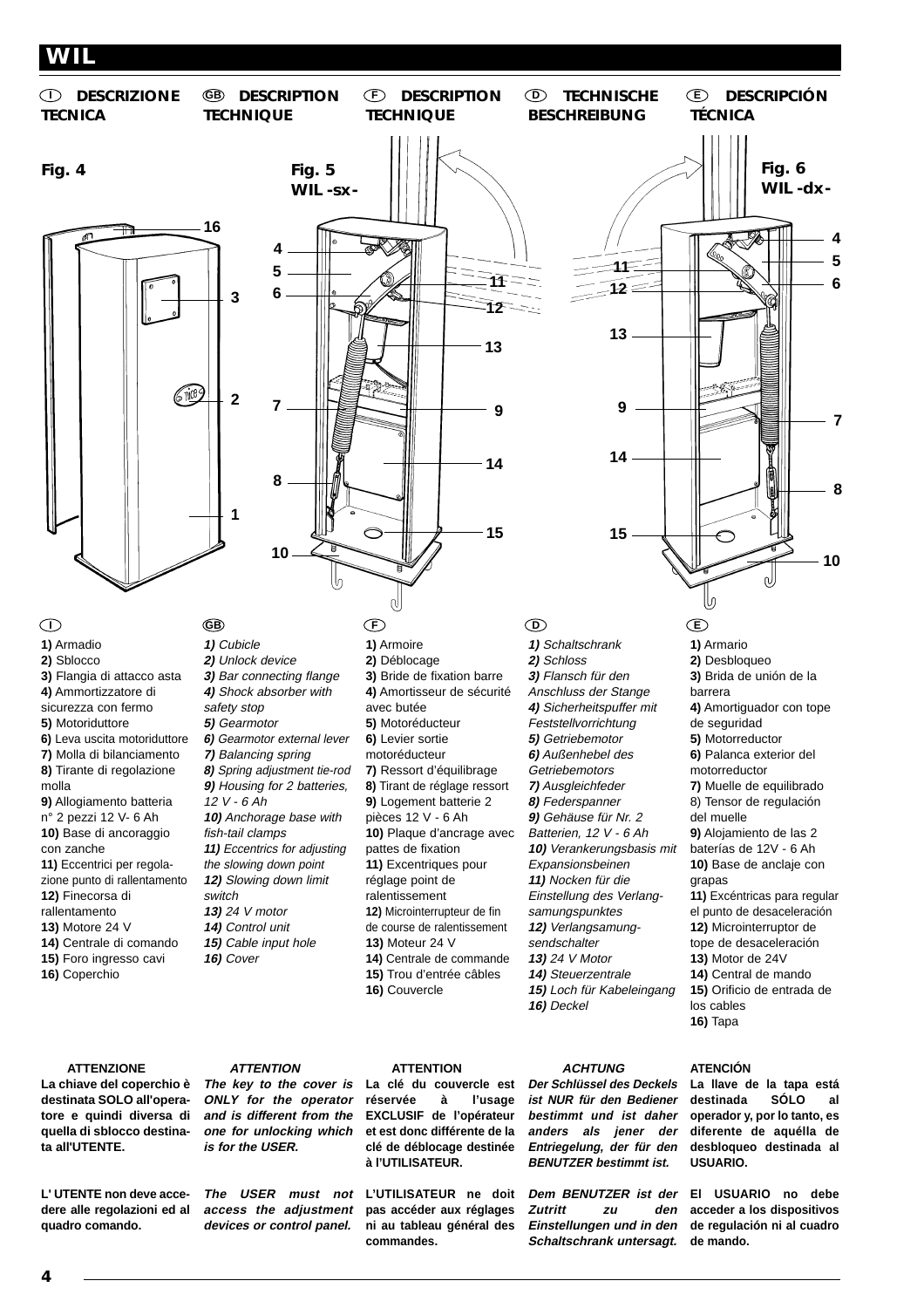### $\mathbb D$  <code>TRASFORMA-  $\textcircled{\tiny{\textcircled{\tiny{E}}}}$  <code>CHANGING</code>  $\textcircled{\tiny{\textcircled{\tiny{E}}}}$  <code>TRANGIORMA-</code>  $\textcircled{\tiny{\textcircled{\tiny{E}}}}$  <code>DMBAU</code> <code>VON</code>  $\textcircled{\tiny{\textcircled{\tiny{E}}}}$  <code>TRANSFORMA-</code></code> **ZIONE DA DESTRA FROM RIGHT TO LEFT A SINISTRA**

### **PREMESSA**

• Per barriera destra si intende con l'armadio posizionato a destra visto dall'interno del passaggio.

• Per barriera sinistra si intende con l'armadio posizionato a sinistra dall'interno del passaggio (convenzionalmente lo sportello va all'interno).

### **PREMISE**

• By right-hand boom gate we mean with the cubicle positioned on the right looking from behind the gate.

• By left-hand boom gate we mean with the cubicle positioned on the left looking from behind the gate.

# **TION DE DROITE À RECHTS AUF LINKS GAUCHE**

### **AVANT-PROPOS**

• On parle de barrière droite quand l'armoire est positionnée à droite par rapport à la personne qui sort.

• On parle de barrière gauche quand l'armoire est positionnée à gauche par rapport à la personne qui sort (conventionnellement la porte est orientée vers l'intérieur).

### **VORWORT**

• Mit rechter Schranke ist gemeint, dass der Schaltschrank auf der rechten Seite angeordnet ist, von der Innenseite des Durchgangs aus gesehen.

• Mit linker Schranke ist gemeint, dass der Schaltschrank auf der linken Seite angeordnet ist, von der Innenseite des Durchgangs aus gesehen (gewöhnlich ist die Schaltschranktür nach innen gerichtet).

### **Üblicherweise wird "WIL" mit RECHTS-Anordnung geliefert.**

Sollte der Umbau nach links nötig werden, ist wie folgt vorzugehen:

**A)** Die Ausgleichfeder Teil 1 Abb. 7 aushängen.

**B)** Die Ausgleichfeder auf der linken Seite unten einhängen - Teil 2 Abb. 7. **C)** Den Verbinder des Verlangsamungsendschalte rs und jenen des Motors an

der Steuerzentrale umkehren (siehe anliegende Anweisungen).

**D)** Den Stangenanschlussflansch in der Betriebsposition anschrauben.

**E)** Die zwei Nocken für die Verlangsamung von Hand einstellen (siehe Kapitel Einstellungen auf Seite 8).

# **CIÓN DE DERECHA A IZQUIERDA**

### **INTRODUCCIÓN**

• La barrera derecha es aquélla que tiene el armario colocado a la derecha, mirando desde el interior del pasaje.

• La barrera izquierda es aquélla que tiene el armario colocado a la izquierda, mirando desde el interior del pasaje (convencio-nalmente la puerta está colocado en el interior).

### **Normalmente, "Wil" se entrega posicionada a la DERECHA.**

Si fuera necesario transformarla colocándola a la izquierda, efectúe la siguiente operación:

**A)** Desenganche el muelle de equilibrado (det.1 - fig. 7). **B)** Enganche el muelle de equilibrado en la parte inferior izquierda (det.2 fig.7).

**C)** Invierta en la central de mando el conector de los microinterruptores de tope de desaceleración y el del motor (véanse instrucciones adjuntas).

**D)** Enrosque la brida de unión de la barrera en la posición de funcionamiento. **E)** Regule manualmente las dos excéntricas para la desaceleración (véase capítulo Regulaciones, pág. 8)

### **Normalmente "WIL" viene consegnata DESTRA.**

Se ci dovesse essere l'esigenza di trasformarla sinistra operare come segue: **A)** Sganciare la molla di bilanciamento part. 1 fig. 7. **B)** Agganciare la molla di bilanciamento sul lato sinstro in basso part. 2 fig. 7. **C)** Invertire il connettore dei finecorsa di rallentamento e quello del motore sulla centrale di comando (vedere istruzioni allegate). **D)** Avvitare la flangia attacco asta nella posizione di funzionamento

**E)** Regolare manualmente i due eccentrici per il rallentamento (vedere capitolo Regolazioni pag. 8).

### **WIL is normally delivered RIGHT-HAND.** If you need to change it to

the left proceed as follows: **A)** Release the balancing spring, item 1 Fig. 7. **B)** Hook the balancing

spring on the bottom left. item 2 Fig. 7.

**C)** Reverse the slowing down limit switch connector and that of the motor on the control unit (see instructions enclosed). **D)** Tighten the bar connecting flange in the functioning position.

**E)** Adjust by hand the two slowing down eccentrics (see the Adjustments chapter on page 8).

**2**

**Fig. 7**

### **Normalement "WIL" est livrée dans la version "DROITE"**.

Pour la transformer en barrière levante version "GAUCHE", procéder de la façon suivante:

**A)** Décrocher le ressort d'équilibrage pos. 1 fig. 7 **B)** Accrocher le ressort d'équilibrage sur le côté gauche en bas pos. 2 fig. 7. **C)** Inverser le connecteur du microinterrupteur de fin de course de ralentissement et celui du moteur sur la centrale de commande (voir instructions jointes).

**D)** Visser la bride de fixation barre dans la position de fonctionnement.

**E)** Régler à la main les deux excentriques pour le ralentissement (voir chapitre Réglages page 8).

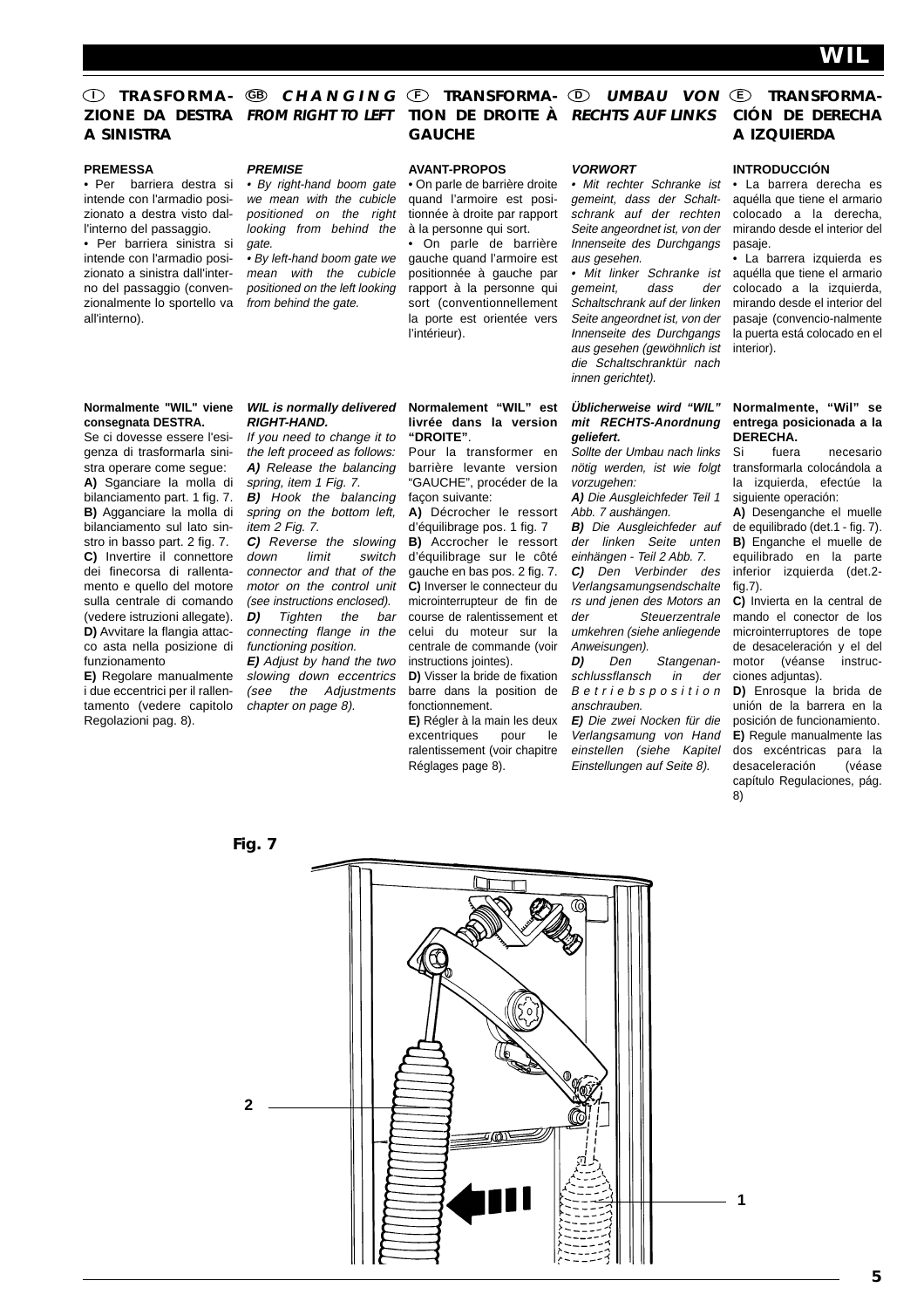#### $\bigcap$ **INSTALLAZIONE**

Annegare la base di ancoraggio in dotazione (fig. 8) in una piazzola di cemento di adeguate dimensioni. La base di ancoraggio dovrà essere annegata a filo della piazzola, perfettamente in bolla, ed avendo cura di prevedere almeno uno o più condotti per il passaggio dei cavi elettrici.

**1)** Appoggiare l'armadio sulla base collocata precedentemente e bloccarlo con le viti e rondelle in dotazione.

**2)** Montare l'ásta tramite l'apposito attacco in dotazione e bloccare le 4 viti. Se non utilizzata completamente, tagliare l'eventuale spezzone eccedente.

**3)** La verticalità dell'asta aperta, e l'orizzontalità quando è chiusa, si possono ritoccare registrando i relativi ammortizzatori con fermo (vedere capitolo Regolazioni pag. 8)

**NB.** Le aste standard garantiscono rispettivamente una luce netta di 4 m. (WIL 4) e, 6 m. (WlL 6) è sempre consigliabile l'utilizzo di un appoggio per l'asta, in modo particolare oltre i 4 m.

#### **INSTALLATION GB**

Bury the anchorage base provided (Fig. 8) in a cement foundation. This anchorage o base must be flush with the foundation and peffectly level; also make one or more, passageways for electric cables.

**1)** Stand the cubicle on the already installed base and anchor it with the screws and washers provided.

**2)**Mount the bar using the connection provided and lock it with the 4 screws. Cutany excess bar off.

**3)** The vertical and horizontal precision of the bar when it is open or closed can be adjusted via the shock absorbers with stop (see the Adjustments chapter on page 8). **NB.** Standard bars guarantee a net opening of 4 meters (WIL 4) and 6 metres (WIL 6) and we recommend using a support for the bar, espec!ally when the distance is greater than 4 metres.

### $(F)$ **INSTALLATION**

Noyer la plaque d'ancrage fournie (fig. 8) dans une base en ciment de dimensions appropriées. La plaque d'ancrage devra être noyée au ras de la dalle, parfaitement mise de niveau, et en ayant soin de prévoir au moins une ou plusieurs canalisations pour le passage des cables électriques.

**1)** Poser l'armoire sur la plaque placée précédemment et la bloquer avec les vis et les rondelles fournies.

**2)** Monter la barre avec la fixation fournie et serrer les 4 vis. Si elle n'est pas utilisée sur toute sa longueur, couper la partie excédante.

**3)** La verticalité de la barre levée et l'horizontalité de la barre fermée peuvent être corrigées en réglant les amortisseurs avec arrêt (voir chapitre Réglages page 8). **N.B.:** Les barres standard garantissent respectivement un passage net de 4 m (WIL 4) et de 6 m (WIL 6); il est toujours conseillé d'utiliser une sellette d'appui pour la barre, en particulier au-delà de 4 m.

#### $\circledcirc$ **INSTALLATION**

Die mitgelieferte Verankerungsbasis (Abb.8) in eine Zemenffläche mit geeigneten Malßen einbetonieren. Die Verankerungsbasis muss so einbetoniert werden, dass sie mit der Zementfläche abschlielßt; sie muss perfekt ausgerichtet und mit mindestens einer oder mehreren Leitungen für den Durchgang der Elektrokabel versehen sein.

**1)** Den Schaltschrank auf die vorher angeordnete Basis stützen und mit den mitgelieferten Schrauben und Unterlegscheiben blockieren.

**2)** Die Stange durch den mitgelieferten Anschluss montieren und die 4 Schrauben anziehen. Gegebenenfalls den überschüssigen Teil abschneiden.

**3)** Die Senkrechte der geöffneten Stange und die Waagrechte der geschlossenen können eingestellt werden, indem die entsprechenden Puffer mit Feststellvorrichtung registriert werden (siehe Kapitel Einstellungen auf Seite 8). **NB.:** Die Standardstangen gewährleisten jeweils 4 Meter (WIL4) und 6 Meter (WIL6) Nettoöffnungsweite; die Benutzung einer Stutze, besonders fur Stangen über 4 Meter Länge, wird immer empfohlen. IFJST dia O)iti)tit(welleria house) net)2.5)in(leria) au)2.5) di) Oll.Kath Di)2.5)in)2.5)in)2.5)in(le

### $\bigcirc$ **INSTALACIÓN**

Introduzca la base de anclaje, suministrada con la barrera (fig. 8), en una plataforma de cemento de dimensiones adecuadas. La base de anclaje tiene que quedar al ras de la plataforma y perfectamente nivelada. No se olvide de colocar también uno o varios tubos para pasar los cables eléctricos.

**1)** Apoye el armario sobre la base, colocada anteriormente, y bloquéelo con lo tornillos y arandelas suministrados de serie.

**2)** Instale la barrera por medio de la fijación suministrada junto con ella, y apriete los 4 tornillos. Si fuera necesario, corte la parte que excede de la barrera.

**3)** La verticalidad de la barrera cuando está abierta y la horizontalidad cuando está cerrada se pueden regular ajustando los amortiguadores con tope de seguridad correspondientes (véase capítulo Regulaciones, pág. 8).

**N.B.:** Las barreras estándar garantizan una abertura neta de 4 m. (WIL 4) y 6 m. (WIL 6). Se aconseja utilizar siempre un apoyo para las barreras que superen los 4 metros.



**Fig. 8**





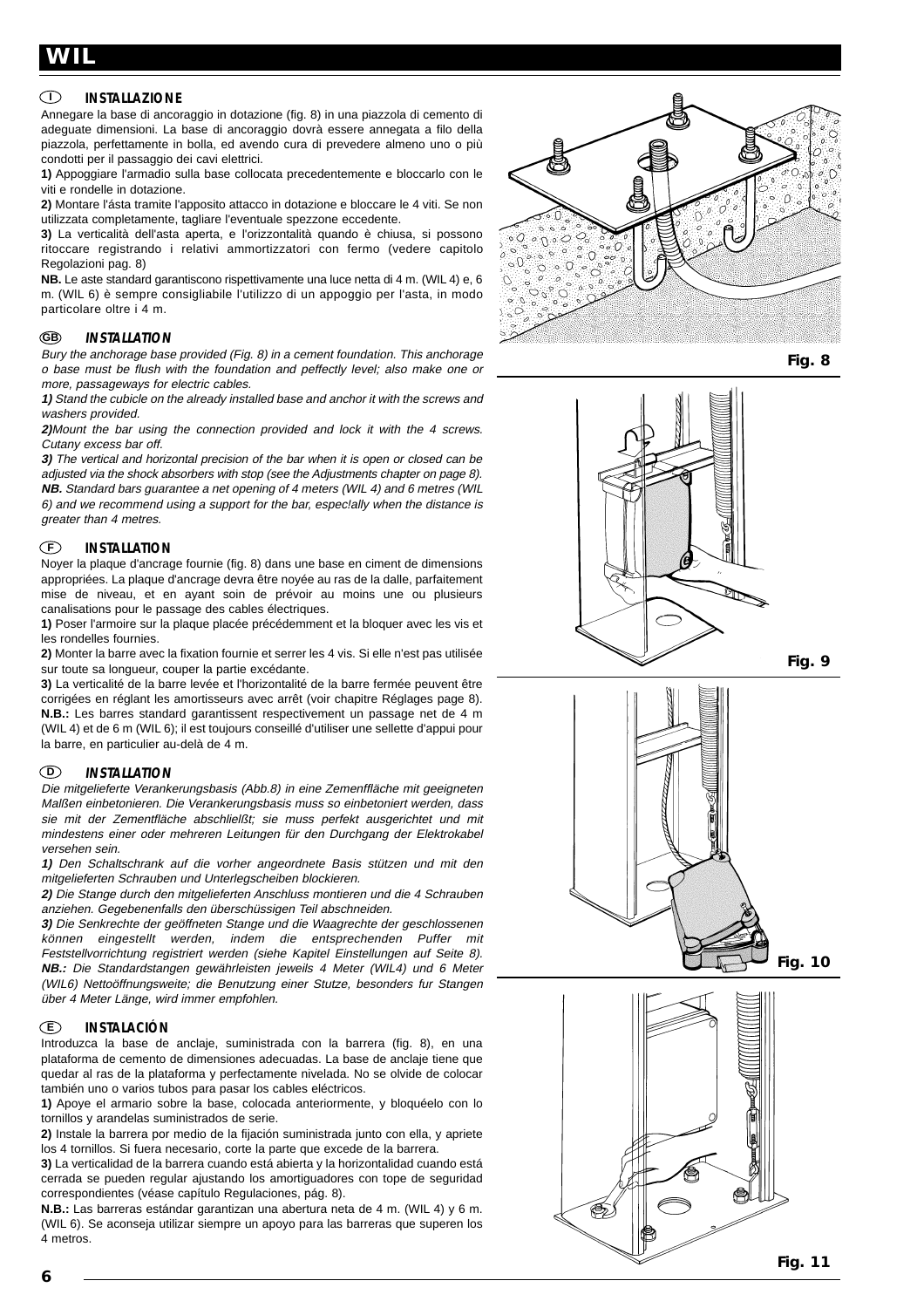### **SBLOCCO MANUALE I**

**A)** Alzare il coperchio copriserratura come indicato in fig. 13.

- **B)** Inserire la chiave.
- **C)** Girare in senso orario.

#### **MANUAL UNLOCK GB**

**A)** Lift the lock cover as shown in Fig. 13. **B)** Put the key in. **C)** Tum the key clockwise.

#### **DÉBLOCAGE MANUEL F**

**A)** Faire pivoter le couvercle de protection de la serrure comme l'indique la fig. 13 **B)** Introduire la clé

**C)** La tourner dans le sens des aiguilles d'une montre.

**MANUELLE ENTRIEGELUNG D**

**A)** Den Schlossdeckel wie gezeigt heben.

- **B)** Den Schlüssel einsetzen.
- **C)** In den Uhrzeigersinn drehen.

#### **DESBLOQUEO MANUAL E**

**A)** Levante la tapa que cubre la cerradura como indicado en la fig. 13. **B)** Introduzca la llave. **C)** Gire hacia la derecha.

#### **BILANCIAMENTO I**

Il corretto bilanciamento è fondamentale per un buon funzionamento della barriera. Questa operazione va eseguita solo quando l'asta è montata in modo definitivo e con tutti gli eventuali accessori.

Sbloccare la barriera (funzionamento manuale vedi fig. 13) ed agire sul tirante di regolazione molla (fig.14). L'asta sarà esattamente bilanciata quando rimarrà a 45° senza cadere verso il basso o salire verso l'alto. Qualora si utilizzi un asta molto corta, senza alcun accessorio, la potenza della molla sarà eccessiva attaccare quindi la molla sul 2° foro della leva uscita motoriduttore vedi figura 15.

#### **BALANCING GB**

Correct balancing is essential if the boom gate is going to work properly. Rectify balancing only when the bar is mounted and with all the accessories installed (if any). Release the boom gate (manual functioning see Fig. 13) and act on the springos adjusting tie-rod(Fig. 14). The baris properly balanced when it stays at an angle of 45  $<sub>i</sub>$ </sub> without falling or rising. If you are using a very short bar without any accessories, the power of the spring will be far too strong: in this case connect the spring to the 2nd hole of the gearmotor output lever, see Fig. 15.

#### **ÉQUILIBRAGE F**

Un équilibrage correct est fondamental pour le bon fonctionnement de la barrière. Cette opération doit être effectuée seulement quand la barre est montée de manière définitive et avec tous les éventuels accessoires. Débloquer la barrière (fonctionnement manuel voir fig. 13) et agir sur la tringle de réglage du ressort (fig. 14). La barre sera correctement équilibrée quand elle restera à 45° sans tomber vers le bas ou monter vers le haut. Si on utilise une barre très courte, sans aucun accessoire, la puissance du ressort sera excessive; fixer donc le ressort sur le 2e trou du levier de sortie du motoréducteur (voir fig. 15).

#### **AUSGLEICH D**

Der korrekte Ausgleich der Schranke ist für ihren guten Betrieb von grundlegender Bedeutung. Dieser Vorgang daff erst ausgeführt werden, wenn die Schranke mit allen eventuellen Zubehörteilen auf endgültige Weise montiert ist.

Die Schranke entriegeln (manueller Betrieb - siehe Abb. 13) und den Federspanner (Abb. 14) betätigen. Die Stange ist perfekt ausgeglichen, wenn sie ohne nach unten zu fallen oder nach oben zu gehen im 45° Winkel bleibt.

Sollte eine sehr kurze Stange ohne Zubehörteile benutzt werden, wird die Kraft der Feder zu groß sein. Daher die Feder in das 2 Loch des Außenhebels des Getriebemotors einsetzen - siehe Abb. 15.

#### **EQUILIBRADO E**

La barrera tiene que estar perfectamente equilibrada para que funcione correctamente. Dicha operación se efectúa sólo cuando la barrera está instalada definitivamente y con todos los accesorios.

Desbloquee la barrera (funcionamiento manual, véase fig. 13 ) y regule mediante el tensor de regulación del muelle (fig. 14). La barrera estará perfectamente equilibrada cuando quede a 45° sin que se caiga o se suba.

En el caso de que utilice una barrera muy corta y sin ningún accesorio, la potencia del muelle será excesiva; por lo tanto, enganche el muelle en el 2° agujero de la palanca exterior del motorreductor, véase figura 15.







**Fig. 14**

**Fig. 15**

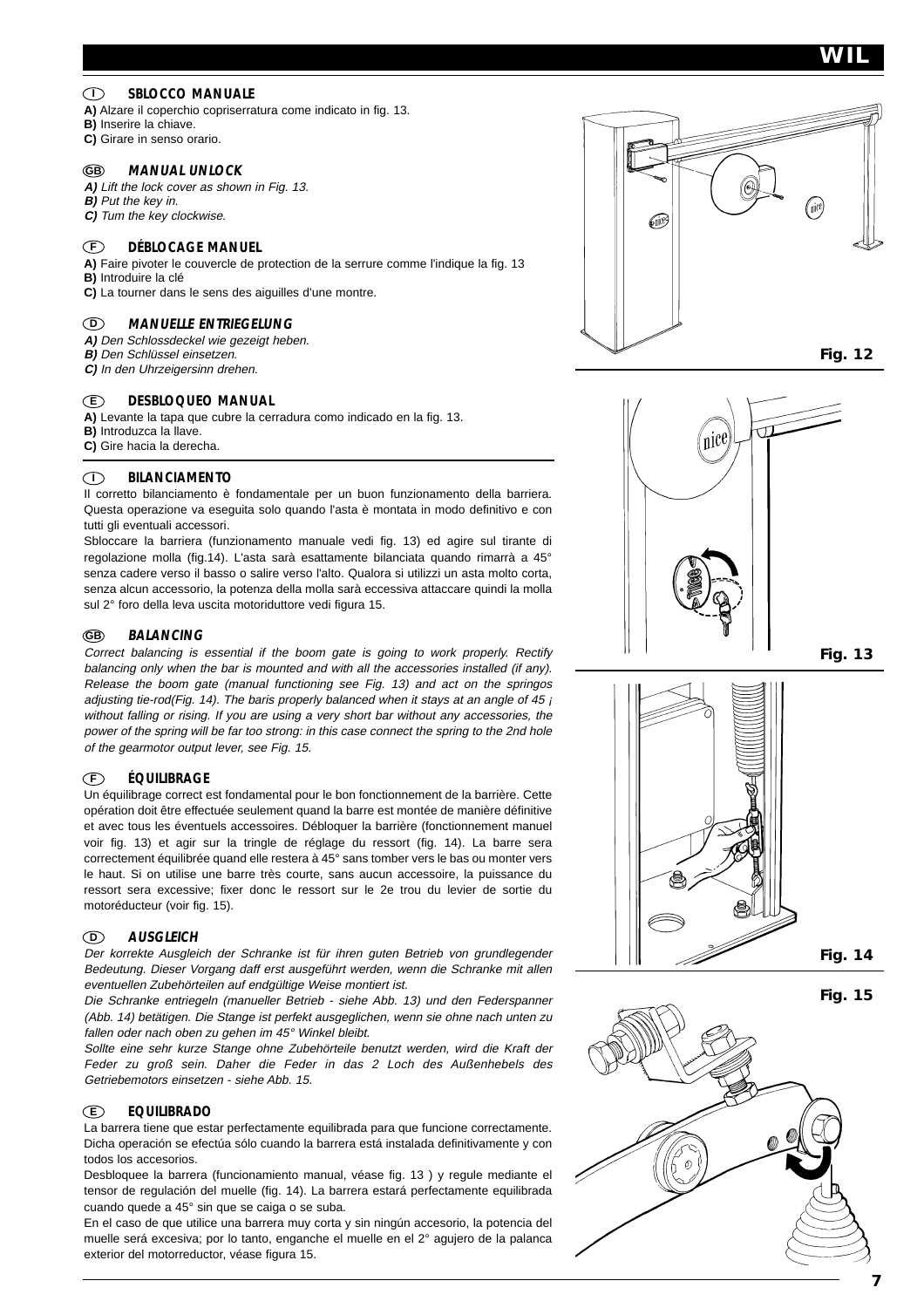### **REGOLAZIONI I**

Il rallentamento è fatto elettronicamente sulla centrale di comando (vedere istruzioni allegate).

Vi è la possibilità di regolare indipendentemente il punto d' inizio del rallentamento sia in apertura che in chiusura, agendo sui due eccentrici (fig. 16).

Per ottenere un rallentamento ottimale, agire anche sui due ammortizzatori di fermo con chiave mm. 19 (fig. 17).

#### **ADJUSTMENTS GB**

Slowing down is electronically carried out on the control unit (see instructions enclosed).

The point at which the bar starts slowing down can be adjusted separately in opening and closing via the two eccentrics (Fig. 16).

For optimal slowing down, adjust the two stop shock absorbers with a 19 mm spanner (Fig. 17).

### **RÉGLAGES F**

Le ralentissement est fait électroniquement sur la centrale de commande (voir instructions jointes.

Il est possible de régler de manière indépendante le point de commencement du ralentissement aussi bien en ouverture qu'en fermeture en agissant sur les deux excentriques (fig. 16).

Pour obtenir un ralentissement optimal, agir aussi sur les deux amortisseurs d'arrêt avec une clé de 19 mm (fig. 17).

#### **EINSTELLUNGEN D**

Die Verlangsamung wird elektronisch an der Steuerzentrale gemacht (siehe anliegende Anweisungen).

Es besteht die Möglichkeit, mit den zwei Nocken /(Abb. 16) den Anfangspunkt der Verlangsamung sowohl in Öffnung als auch in Schließung unabhängig voneinander einzustellen.

Für eine optimale Verlangsamung sind auch die zwei Sicherheitspuffer mit Feststellvorrichtung mit einem 19 mm Schlüssel zu betätigen (Abb. 17).

### **REGULACIONES E**

La desaceleración se efectúa electrónicamente en la central de mando (véanse instrucciones adjuntas).

Durante la apertura como durante el cierre, es posible regular independientemente el punto de inicio de la desaceleración mediante las dos excéntricas (fig. 16).

Para obtener una desaceleración ideal, también regule los dos amortiguadores con tope con una llave de 19 mm. (fig. 17).





### **Fig. 16**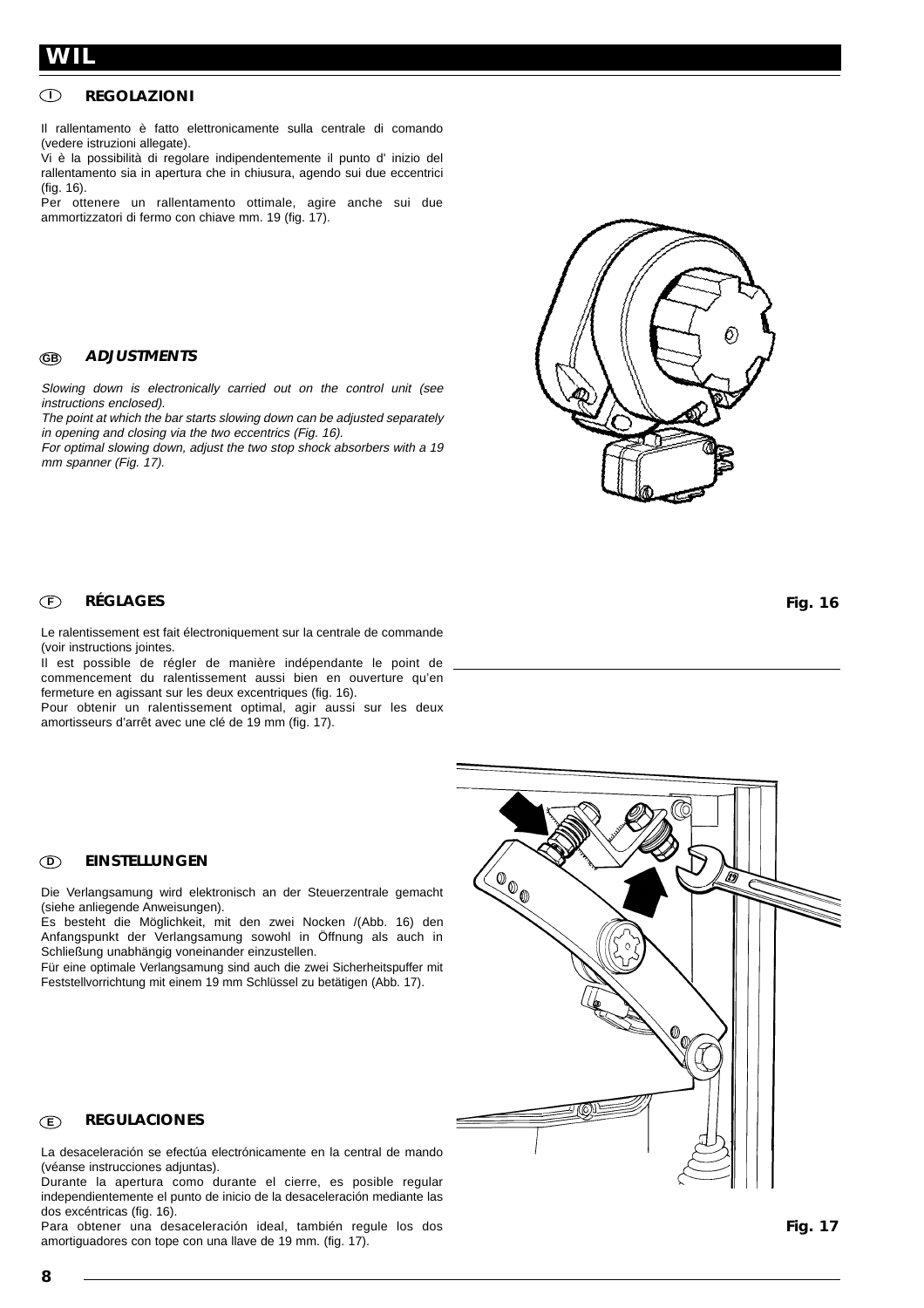|             |                                                 |                                              | WIL                                                                                                                                                                |
|-------------|-------------------------------------------------|----------------------------------------------|--------------------------------------------------------------------------------------------------------------------------------------------------------------------|
| Œ           | <b>ACCESSORI</b><br>A RICHIESTA                 | ®<br><b>ACCESSORIES</b><br><b>ON REQUEST</b> | $^\copyright$<br>AUF ANFRAGE <b>C</b><br>$\bigcirc$<br><b>ACCESSOIRES</b><br><b>ACCESORIOS</b><br>ERHÄLTLICHES<br><b>SUR DEMANDE</b><br>A PEDIDO<br><b>ZUBEHÖR</b> |
| CL)         | Codice WA 9.                                    | Confezione lampade di segnalazione           |                                                                                                                                                                    |
| <b>GB</b>   | <b>Indicator lamp pack</b><br>Code WA 9         |                                              | $7-$                                                                                                                                                               |
| $\bigoplus$ | Kit de lampes de signalisation.<br>Code WA 9.   |                                              |                                                                                                                                                                    |
| $^{\circ}$  | <b>Packung Leuchtmelder,</b><br>Code WA 9       |                                              |                                                                                                                                                                    |
| $\bigcirc$  | Kit de lámparas de señalización.<br>Código WA 9 |                                              |                                                                                                                                                                    |
|             |                                                 |                                              | <b>Fig. 18</b>                                                                                                                                                     |
|             |                                                 |                                              |                                                                                                                                                                    |

- $\cup$  Appoggio fisso. Codice WA 11 **Fixed support. Code WA 11 Lyre de repos fixe. Code WA 11 F Feste Stütze. Code WA 11 D GB**
- **Apoyo fijo. Código WA 11** <sup>*E*</sup> Apoyo fijo.



**Rastrelliera. Codice WA 13 Aluminium skirt. Code WA 13 GB**  $\mathbf{P}$  Peigne articulé pour lisse. Code WA 13 **Aluminium-Hangegitter. Code WA 13 Telon en aluminio. Código WA 13 E I** $\circ$  Rastrelliera. **D**



**Fig. 19**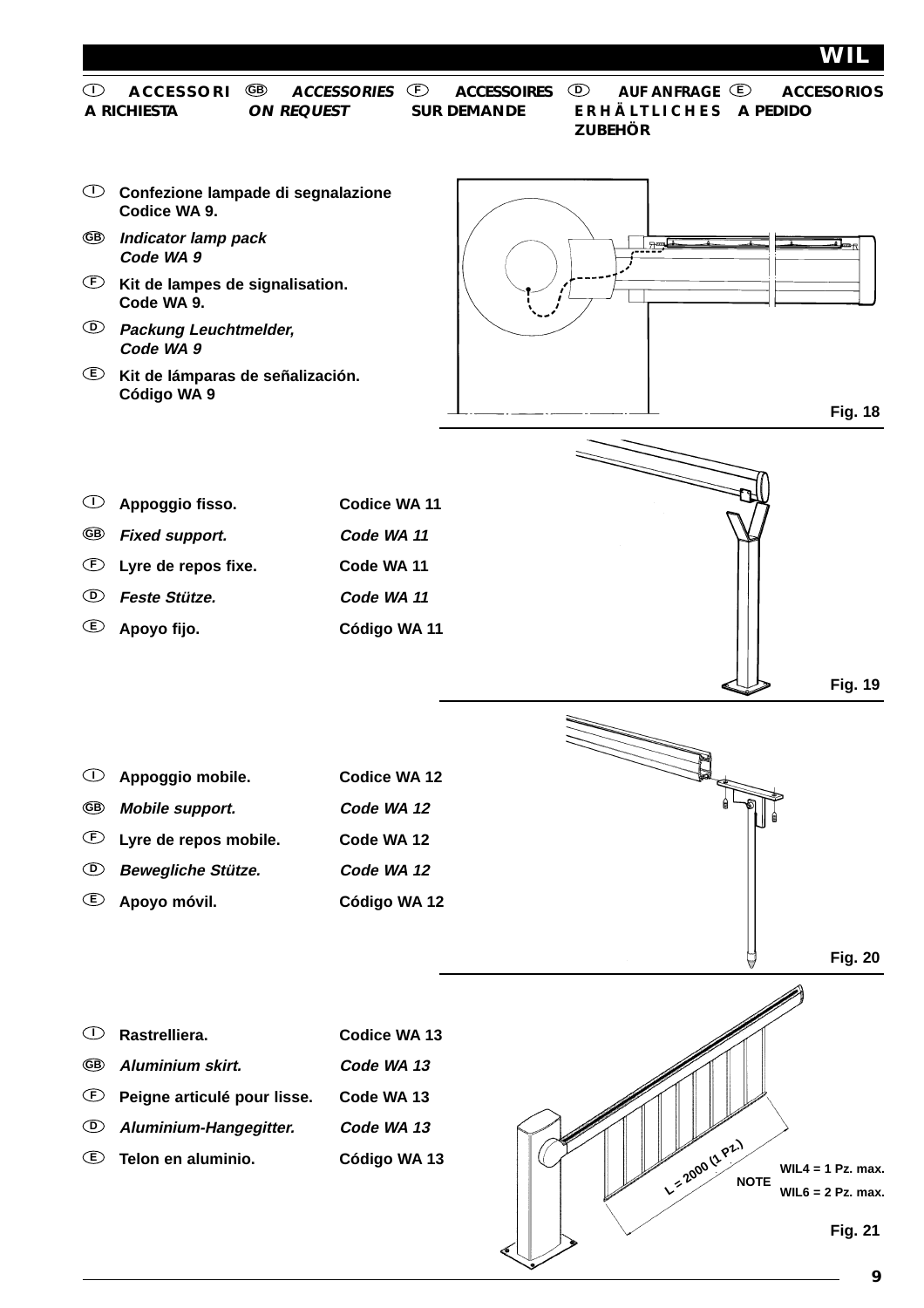**<sup>I</sup> CATALOGO RICAMBI GB SPARE PARTS CATALOGUE**

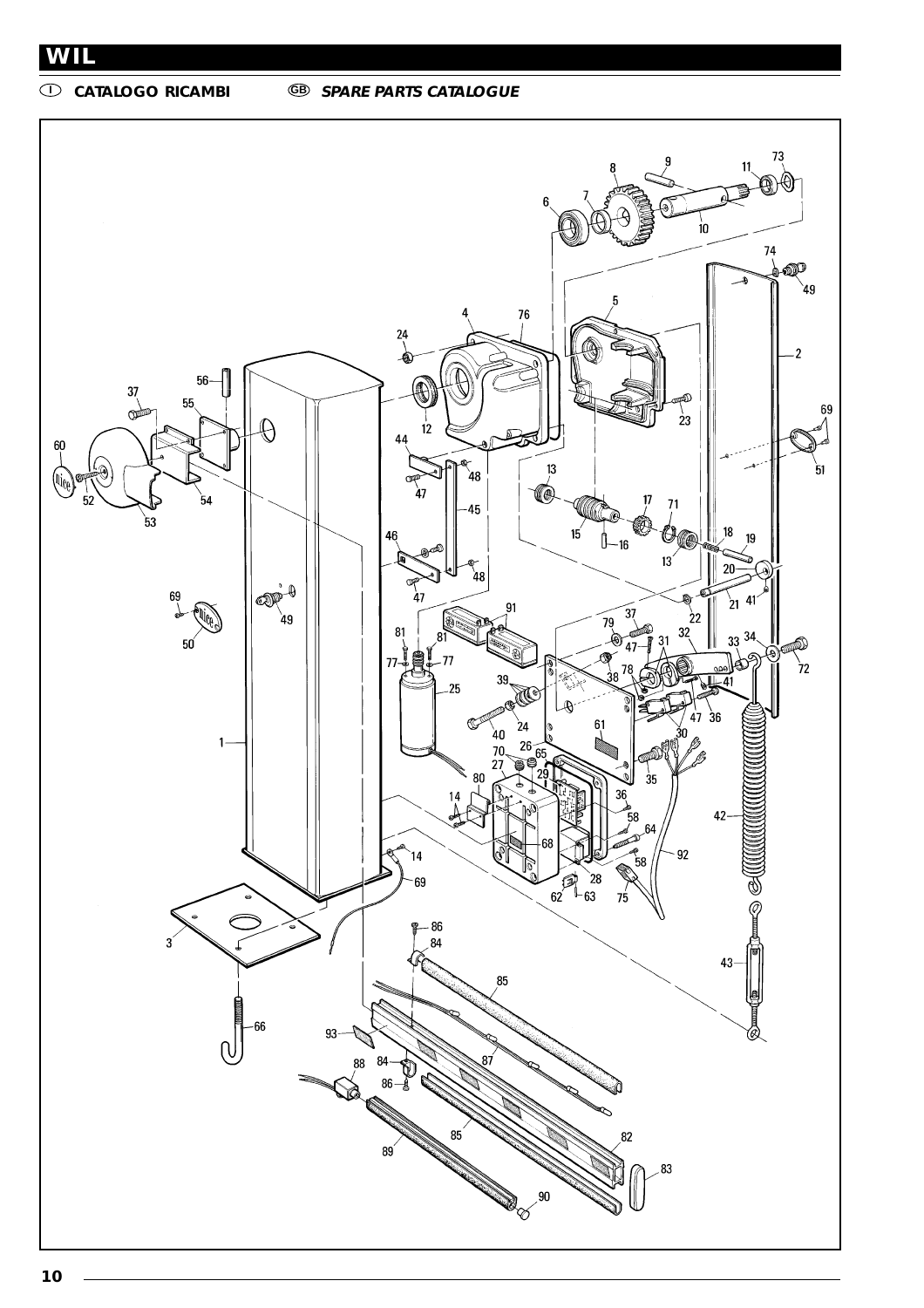| Pos.     | Code                                   | (I)<br><b>Descrizione</b>                            | (GB)<br><b>Description</b>                  |
|----------|----------------------------------------|------------------------------------------------------|---------------------------------------------|
| 1        | PDM 0041 * 4610                        | Armadio assiemato *                                  | Assembled cubicle *                         |
| 2        | PDM 0004 * 4610                        | Anta armadio '                                       | Cubicle door *                              |
| 3<br>4   | PDM 0009 * 4610<br><b>BMGSM 4567</b>   | Piastra di fondazione *<br>Guscio superiore          | Foundation plate *<br>Top casing            |
| 5        | <b>BMGIM 4567</b>                      | Guscio inferiore                                     | <b>Bottom casing</b>                        |
| 6        | PMCU9 4630                             | Cuscinetto                                           | Bearing                                     |
| 7<br>8   | PMDDC 4610<br>PMD0061 4610 *           | Distanziale<br>Ingranaggio primario *                | Spacer<br>Main gear *                       |
| 9        | PMDSC3 4630                            | Spina cilindrica                                     | Cylindrical pin                             |
| 10       | PMO0040 4610                           | Albero uscita                                        | Output shaft                                |
| 11<br>12 | PMCU3 4630<br>GOR-G 5501               | Cuscinetto<br>Paraolio                               | Beraing<br>Oil splash guard                 |
| 13       | PMCU11 4630                            | Cuscinetto                                           | Bearing                                     |
| 14<br>15 | V4.2x9.5 5101<br>PMD0060 4610 *        | Vite 4.2x9.5                                         | 4.2x9.5 screw                               |
| 16       | PMC 66B 4630                           | Albero primario *<br>Chiavetta                       | Main shaft *<br>Key                         |
| 17       | PMD0071 4610                           | Corona                                               | Ring                                        |
| 18<br>19 | MO-E 2640<br>PMD0063B 4610             | Molla sblocco<br>Perno di sblocco                    | Unlock spring                               |
| 20       | PMD0014C 4610                          | Eccentrico di sblocco                                | Unlock pin<br>Unlock eccentric              |
| 21       | PMD0063A 4610                          | Albero di sblocco                                    | Unlock spindle                              |
| 22<br>23 | PMCSE8 4630<br>V6.3X19 5101            | Anello seeger ø 8<br>Vite 6.3x19                     | ø 8 - Circlip<br>6.3x19 screw               |
| 24       | D12B 5110                              | Dado M12                                             | M12 nut                                     |
| 25       | WA 01                                  | Motore elettrico                                     | Electric motor                              |
| 26<br>27 | PMD0005 4610<br>BA3 4525               | Supporto motoriduttore<br>Box centrale elettronica   | Gearmotor support *<br>Electronic unit box  |
| 28       | TRA-L 1025                             | Trasformatore                                        | <b>Transformer</b>                          |
| 29       | <b>WA20</b>                            | Centrale elettronica                                 | Electronic unit                             |
| 30<br>31 | <b>MICROI 1617</b><br><b>BPME 4540</b> | Microinterruttore<br>Eccentrico di finecorsa         | Microswitch<br>Eccentric for limit switch   |
| 32       | PMD0059 4610 *                         | Leva di collegamento molla *                         | Spring connecting lever *                   |
| 33       | PMCBR1 4630                            | <b>Bronzina</b>                                      | Bush                                        |
| 34<br>35 | R12A 5120<br>V12X30 5102               | Rondella<br>Vite 12x30                               | Washer<br>12x30 screw                       |
| 36       | V2.9X25 5101                           | Vite 2.9x9.5 UNI 6954                                | 2.9x9.5 UNI 6954 screw                      |
| 37<br>38 | V8X10 5102                             | Vite 8x10                                            | 8x10 screw                                  |
| 39       | D <sub>12</sub> 5110<br>R12B 5120      | Dado M12 UNI7473<br>Molla a tazza                    | M12 UNI7473 nut<br><b>Belleville washer</b> |
| 40       | V12X50 5102                            | Vite 12x60 UNI 5739 ZN                               | 12x60 UNI 5739 ZN screw                     |
| 41<br>42 | G6X14 5123<br>MO-L 2640                | Grano 6x14                                           | 6x14 dowel                                  |
| 43       | PMCT1 4630                             | Molla di bilanciamento<br>Tenditore M10              | Balancing spring<br>M10 stretcher           |
| 44       | PMD 0062B 4610                         | Leva di sblocco                                      | Unlock lever                                |
| 45<br>46 | PMD 0062C 4610<br>PMD 0062A 4610       | Leva di sblocco<br>Leva di sblocco                   | Unlock lever<br>Unlock lever                |
| 47       | V3X12 5101                             | Vite 3x12                                            | 3x12 screw                                  |
| 48       | D3-C 5102                              | Dado M3 UNI 7473                                     | M3 UNI 7473 nut                             |
| 49<br>50 | CM-B 1630<br>PPD0057 14540             | Chiave Meroni<br>Tappo + logo                        | Meroni key<br>Cap+ logo                     |
| 51       | PPD0058 14540                          | Tappo + logo                                         | Cap+ logo                                   |
| 52       | V4.8x19 5101                           | Vite 4.8x19                                          | 4.8x19 screw                                |
| 53<br>54 | BP0038 4540<br>PMD 0081 4610           | Copriasta<br>Staffa bloccaggio asta                  | Bar cover<br>Bar locking bracket            |
| 55       | PMD 0012 4610                          | Supporto asta                                        | Bar support                                 |
| 56<br>57 | PMCS12 4630                            | Spina 12x65 DIN 7343                                 | 12x65 DIN 7343 pin                          |
| 58       | CT0104 5320<br>V4.2X9.5 5101           | Cablaggio terra<br>Vite 4.2x9.5                      | Earth wiring<br>4.2x9.5 screw               |
| 59       | CA3 5320                               | Cablaggio alimentazione                              | Electrical wiring                           |
| 60<br>61 | BP0038A 14540<br>EWIL4 4870            | Coperchio                                            | Cover                                       |
| 62       | BA3C 4525                              | Etichetta motoriduttore<br>Cerniera scatola centrale | Gearmotor label<br>Central box hinge        |
| 63       | BA3P 4525                              | Perno scatola centrale                               | Central box pin                             |
| 64<br>65 | BA3V 4525<br>GOR8 5501                 | Vite scatola centrale<br>Guarnizione                 | Central box screw<br>Seal                   |
| 66       | PMD0140 4610                           | Zanca fissaggio                                      | Fish-tail clamp                             |
| 67       | PMD0026 4610                           | Distanziale PVC                                      | PVC spacer                                  |
| 68<br>69 | EMRO3 4870<br>R4.2X1/2 5101            | Etichetta schema elettrico<br>Rivetto autofilettato  | Wiringdiagram label<br>Self-tapped rivet    |
| 70       | BCP-A 4525                             | Passacavo                                            | Grommet                                     |
| 71<br>72 | PMCSE25 4630<br>V12X30 5102            | Anello seeger ø 25<br><b>Vite 12x30</b>              | Snap ring ø 25<br>12x30 screw               |
| 73       | PMCAC1 4630                            | Anello compensatore                                  | Compensator ring                            |
| 74       | CM-BL 1630                             | Levetta serratura                                    | Lock lever                                  |
| 75<br>76 | C3VF 2015<br>GOR3 5501                 | <b>Connettore Alex</b><br>O-Ring                     | Alex connector<br>O-Ring                    |
| 77       | RO5 5120                               | Rondella piana ø 5                                   | Washer $\varnothing$ 5                      |
| 78       | D3-B 5102                              | Dado M3                                              | M3 nut                                      |
| 79<br>80 | R8 5120<br>PMD0086 4610                | Rondella piana 8x24<br>Staffa aggancio               | 8x24 flat washer<br><b>Bracket</b>          |
| 81       | V5x15 5102                             | Vite 5x15                                            | 5x15 screw                                  |
|          |                                        | - OPZIONI -                                          | - OPTIONS -                                 |
|          |                                        |                                                      |                                             |
| 82<br>83 | <b>WA1 / WA5</b><br>BPTC 4540          | Asta alluminio con tappo                             | Aluminium bar with cap                      |
| 84       | BPTC 4540                              | Tappo asta<br>Tappo per gomma rossa                  | Bar cap<br>Cap for red rubber               |
| 85       | WA2 / WA6                              | Kit gomma rossa                                      | Red rubber kit                              |
| 86<br>87 | V2.9X13A 5101<br>WA9                   | Vite 2.9x13 TPS+<br>Kit luci lampeggianti            | 2.9x13 TPS screw+<br>Flashing light kit     |
| 88       | <b>PNC</b>                             | Pressostato PNC                                      | PNC pressure switch                         |
| 89       | CBB                                    | Costa pneumatica bassa                               | Narrow pneumatic edge                       |
| 90<br>91 | CPB<br>B 12 B 4310 5320                | Tappo per costa pneumatica<br>Batteria 6 Ah          | Cap for pneumatic edge<br>6 Ah battery      |
| 92       | <b>CFW</b>                             | Cablaggio finecorsa                                  | Limit switch cabling                        |
| 93       | <b>WA10</b>                            | Striscie rosse                                       | <b>Red strips</b>                           |
|          |                                        | * Specificare il modello                             | * Specify the model                         |

T

T

T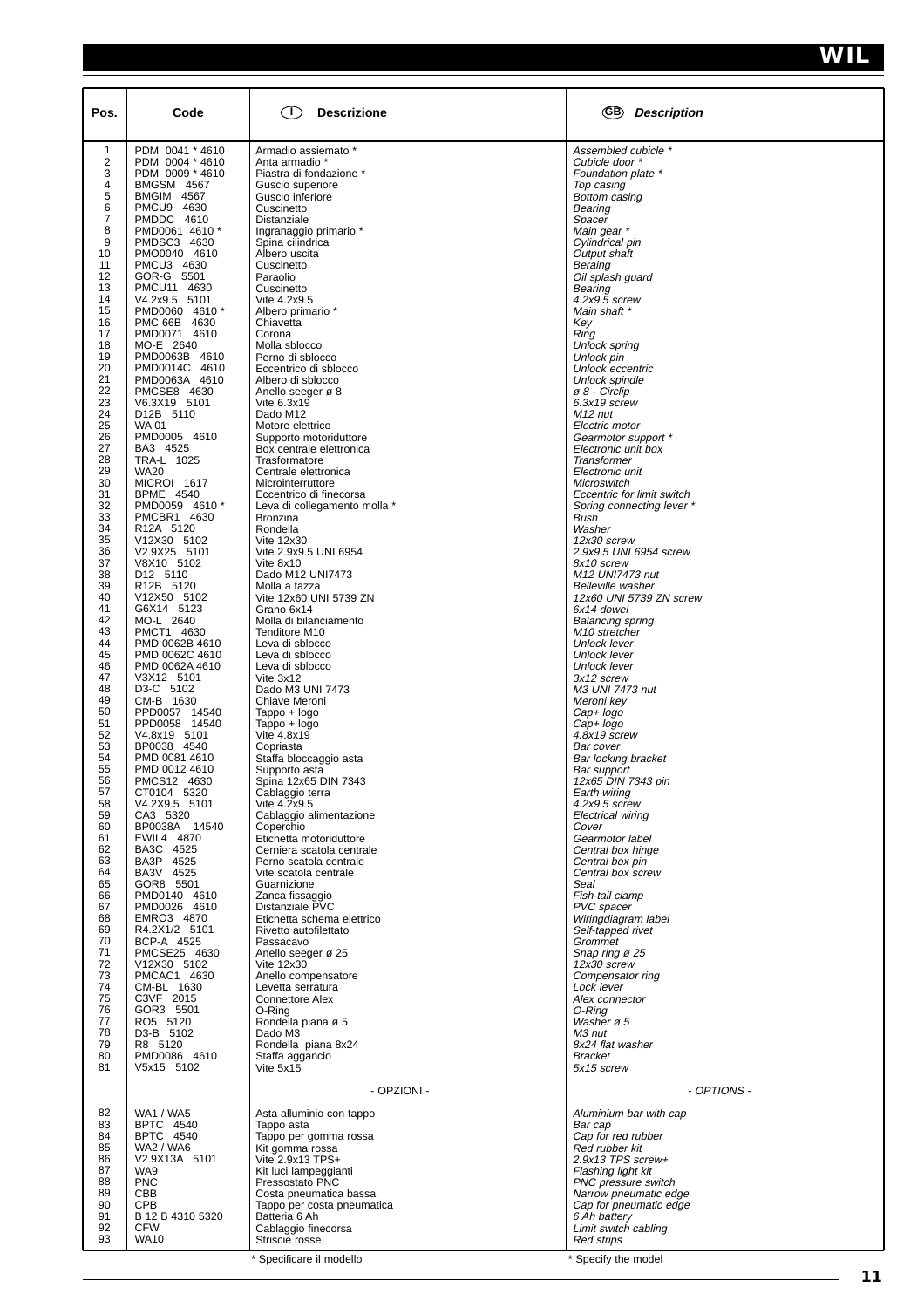**<sup>F</sup> CATALOGUE DES RECHANGES <sup>D</sup> ERSATZTEILKATALOG <sup>E</sup> CATALOGO DE RECAMBIOS**

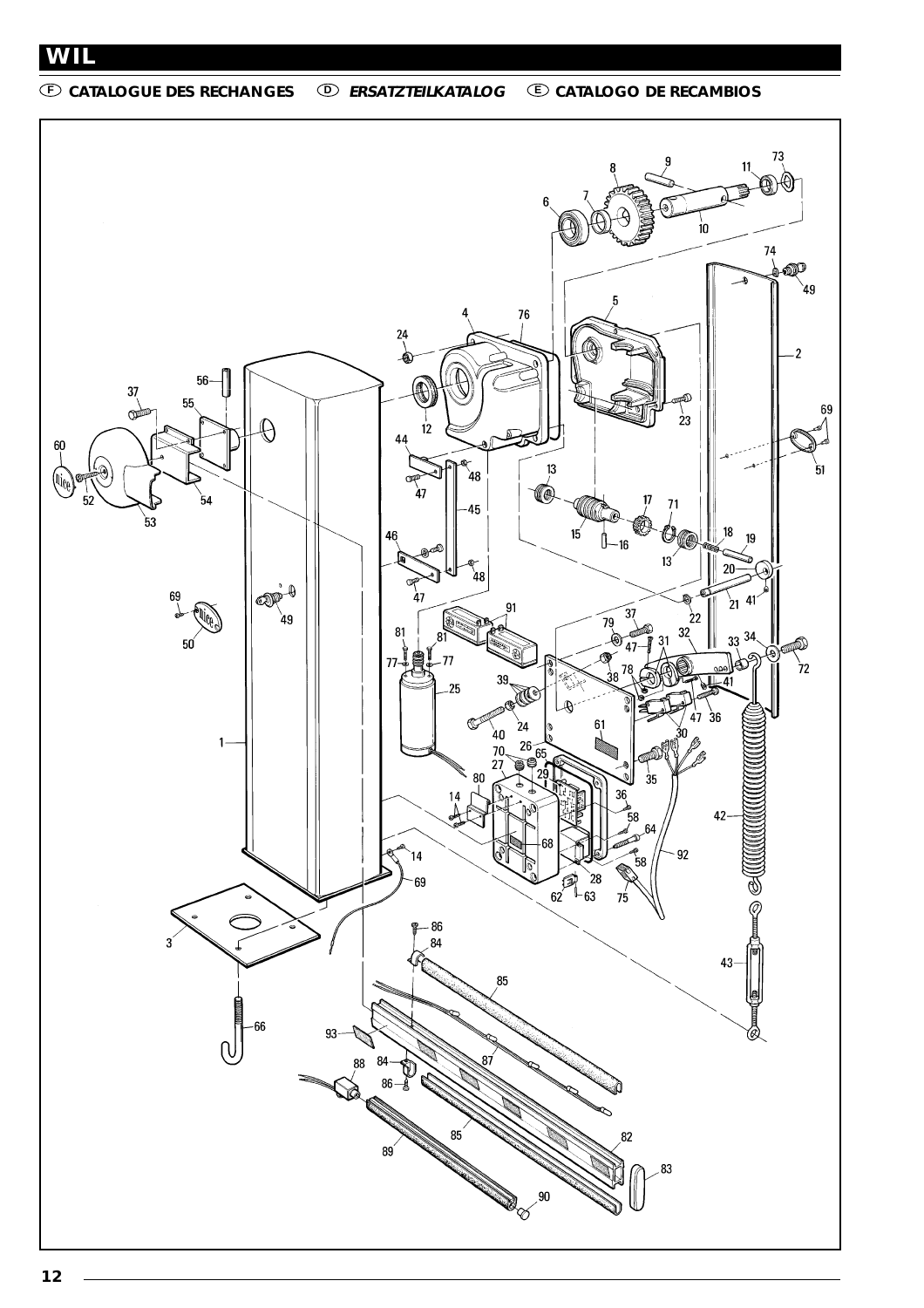| Pos.                | Code                                 | (F)<br><b>Description</b>                                        | $\left( D\right)$<br><b>Beschreibung</b>              | (E)<br>Descripción                                                   |
|---------------------|--------------------------------------|------------------------------------------------------------------|-------------------------------------------------------|----------------------------------------------------------------------|
| 1                   | PDM 0041 * 4610                      | Armoire assemblée *                                              | Schaltschrank, montiert *                             | Armario ensamblado *                                                 |
| $\overline{c}$      | PDM 0004 * 4610                      | Porte armoire *                                                  | Schaltschranktür *                                    | Puerta del armario *                                                 |
| 3<br>4              | PDM 0009 * 4610<br><b>BMGSM 4567</b> | Plaque de fondation *<br>Coque supérieure                        | Fundamentplatte *<br>oberes Gehäuse                   | Placa de fundación *<br>Carcasa superior                             |
| 5                   | <b>BMGIM 4567</b>                    | Coque inférieure                                                 | unteres Gehäuse                                       | Carcasa inferior                                                     |
| 6                   | PMCU9 4630                           | Roulement                                                        | Lager                                                 | Cojinete                                                             |
| $\overline{7}$<br>8 | PMDDC 4610<br>PMD0061 4610 *         | Entretoise                                                       | Distanzstück                                          | Arandela distanciadora                                               |
| 9                   | PMDSC3 4630                          | Engrenage primaire *<br>Cheville cylindrique                     | Primärzahnrad*<br>Zylinderstift                       | Engrenaje principal *<br>Pasador cilindrico                          |
| 10                  | PMO0040 4610                         | Arbre de sortie                                                  | Abtriebswelle                                         | Arbol de salida                                                      |
| 11<br>12            | PMCU3 4630<br>GOR-G 5501             | Roulement                                                        | Lager                                                 | Cojinete<br>Sello de aceiete                                         |
| 13                  | PMCU11 4630                          | Pare-huile<br>Roulement                                          | Olabdichtung<br>Lager                                 | Cojinete                                                             |
| 14                  | V4.2x9.5 5101                        | Vis 4.2x9.5                                                      | Schraube 4.2x9.5                                      | Tornillo 4.2x9.5                                                     |
| 15<br>16            | PMD0060 4610 *<br>PMC 66B 4630       | Arbre primaire *                                                 | Primärwelle *                                         | Arbol primario *<br>Chaveta                                          |
| 17                  | PMD0071 4610                         | Clavette<br>Couronne                                             | Keil<br>Kranz                                         | Corona                                                               |
| 18                  | MO-E 2640                            | Ressort de déblocage                                             | Entsicherungsfeder                                    | Muelle de desbloqueo                                                 |
| 19<br>20            | PMD0063B 4610<br>PMD0014C 4610       | Pivot de déblocage                                               | Entsicherungszapfen                                   | Perno de desbloqueo<br>Excéntrica de desbloqueo                      |
| 21                  | PMD0063A 4610                        | Excentrique de déblocage<br>Arbre de déblocage                   | Entsicherungsnocken<br>Entsicherungsspindel           | Eje de desbloqueo                                                    |
| 22                  | PMCSE8 4630                          | Bague seeger ø8                                                  | Seegerring ø 8                                        | Arandela seeger ø 8                                                  |
| 23<br>24            | V6.3X19 5101<br>D12B 5110            | Vis 6.3x19<br>Ecrou M12                                          | Schraube 6.3x19<br>Mutter M12                         | Tornillo 6.3x19<br>Tuerca M12                                        |
| 25                  | <b>WA01</b>                          | Moteur electronique                                              | E-Motor                                               | Motor eléctrico                                                      |
| 26                  | PMD0005 4610                         | Support motoréducteur *                                          | Getriebemotorlager *                                  | Soporte del motorreductor *                                          |
| 27<br>28            | BA3 4525<br>TRA-L 1025               | Coffret centrale électronique                                    | Box der elektronischen Zentrale<br>Transformator      | Caja de la central electrònica<br>Transformador                      |
| 29                  | <b>WA20</b>                          | Transformateur<br>Centrale électronique                          | Elektronische Zentrale                                | Central electrònica                                                  |
| 30                  | <b>MICROI 1617</b>                   | Microinterrupteur                                                | Mikroschalter                                         | Microinterruptor de tope                                             |
| 31<br>32            | <b>BPME 4540</b>                     | Excentrique pour fin de course                                   | Nocken für Endschalter                                | Excéntrica para microin. de tope<br>Palanca de conexion del muelle * |
| 33                  | PMD0059 4610 *<br>PMCBR1 4630        | Levier raccordement ressort *<br>Coussinet en bronze             | Federanschlussehebel *<br><b>Bronzebuchse</b>         | Casquillo                                                            |
| 34                  | R12A 5120                            | Rondelle                                                         | Unterlegscheibe                                       | Arandela                                                             |
| 35<br>36            | V12X30 5102                          | Vis 12x30                                                        | Schraube 12x30                                        | Tornillo 12x30                                                       |
| 37                  | V2.9X25 5101<br>V8X10 5102           | Vis 2.9x9.5 UNI 6954<br><b>Vis 8x10</b>                          | Schraube 2.9x9.5 UNI 6954<br>Schraube 8x10            | Tornillo 2.9x9.5 UNI 6954<br>Tornillo 8x10                           |
| 38                  | D12 5110                             | Ecrou M12 UNI7473                                                | Mutter M12 UNI7473                                    | Tuerca M12 UNI7473                                                   |
| 39<br>40            | R12B 5120                            | <b>Ressort belleville</b>                                        | Tellerfeder                                           | Arandelas belleville                                                 |
| 41                  | V12X50 5102<br>G6X14 5123            | Vis 12x60 UNI 5739 ZN<br>Goujon 6x14                             | Schraube 12x60 UNI 5739 ZN<br>Stift 6x14              | Tornillo 12x60 UNI 5739 ZN<br>Tornillo sin cabeza 6x14               |
| 42                  | MO-L 2640                            | Ressort d'equilibrage                                            | Ausgleichfeder                                        | Muelle de equilibrado                                                |
| 43<br>44            | PMCT1 4630                           | Tendeur M10                                                      | Spanner M10                                           | Tensor M10                                                           |
| 45                  | PMD 0062B 4610<br>PMD 0062C 4610     | Levier de déblocage<br>Levier de déblocage                       | Entsicherungshebel<br>Entsicherungshebel              | Palanca de desbloqueo<br>Palanca de desbloqueo                       |
| 46                  | PMD 0062A 4610                       | Levier de déblocage                                              | Entsicherungshebel                                    | Palanca de desbloqueo                                                |
| 47<br>48            | V3X12 5101<br>D3-C 5102              | Vis 3x12                                                         | Schraube 3x12                                         | Tornillo 3x12                                                        |
| 49                  | CM-B 1630                            | Ecrou M3 UNI 7473<br>Clé Meroni                                  | Mutter M3 UNI 7473<br>Meroni Schlüssel                | Tuerca M3 UNI 7473<br>Llave Meroni                                   |
| 50                  | PPD0057 14540                        | Bouchon + logo                                                   | Plakette + Logo                                       | Tapa + logotipo                                                      |
| 51                  | PPD0058 14540                        | Bouchon + logo                                                   | Plakette + Logo                                       | Tapa + logotipo                                                      |
| 52<br>53            | V4.8x19 5101<br>BP0038 4540          | Vis 4.8x19<br>Couvercle barre                                    | Schraube 4.8x19<br>Stangenkappe                       | Tornillo 4.8x19<br>Cubrebarrera                                      |
| 54                  | PMD 0081 4610                        | Patte de blocage barre                                           | Stangensperrbügel                                     | Estribo de desbloqueo de la barrera                                  |
| 55<br>56            | PMD 0012 4610<br>PMCS12 4630         | Support barre                                                    | Stangenhalterung                                      | Soporte de la barrera<br>Pasador 12x65 DIN 7343                      |
|                     | CT0104 5320                          | Cheville 12x65 DIN 7343<br>Câblage mise à la terra               | Stift 12x65 DIN 7343<br>Erdverdrahtung                | Cableado tierra                                                      |
| 57<br>58            | V4.2X9.5 5101                        | Vis 4.2x9.5                                                      | Schraube 4.2x9.5                                      | Tornillo 4.2x9.5                                                     |
| 59<br>60            | CA3 5320<br>BP0038A 14540            | Câblage alimentacion<br>Couvercle                                | Verdrahtung für Speisung<br>Deckel                    | Cableado de alimentacion<br>Tapa                                     |
| 61                  | EWIL4 4870                           | Etiquette motoréducteur                                          | Getriebemotoretikett                                  | Etiquetta motorreductor                                              |
| 62                  | BA3C 4525                            | Charnière coffret centrale                                       | Zentralgehäusegelenk                                  | Bisagra caja central                                                 |
| 63<br>64            | BA3P 4525<br>BA3V 4525               | Pivot coffret centrale                                           | Zentralgehäusezapfen<br>Zentralgehäuseschraube        | Perno caja central                                                   |
| 65                  | GOR8 5501                            | Vis coffret centrale<br>Joint                                    | Dichtung                                              | Tornillo caja central<br>Junta                                       |
| 66                  | PMD0140 4610                         | Agrafe de fixation                                               | Verankerungsbein                                      | Grapa de sujeción                                                    |
| 67<br>68            | PMD0026 4610<br>EMRO3 4870           | Entretoise PVC<br>Etiquette schéma électrique                    | PVC distanzstück<br>Schaltplanetikett                 | Separador de PVC<br>Etiquetta esquema eléctrico                      |
| 69                  | R4.2X1/2 5101                        | Rivet autofileté                                                 | Selbstschneidende Niete                               | Remache autorroscante                                                |
| 70                  | BCP-A 4525                           | Passe-câble                                                      | Kabeldurchfürhrung                                    | Pasahilo                                                             |
| 71<br>72            | PMCSE25 4630<br>V12X30 5102          | Bague seeger ø 25<br>Vis 12x30                                   | Seegerring ø 25<br>Schraube 12x30                     | Arandela seeger ø 25<br>Tornillo 12x30                               |
| 73                  | PMCAC1 4630                          | Bague compensatrice                                              | Ausgleichsring                                        | Anillo compensador                                                   |
| 74<br>75            | CM-BL 1630                           | Levier serrure                                                   | Schlossehebel                                         | Palanca cerradura                                                    |
| 76                  | C3VF 2015<br>GOR3 5501               | <b>Connecteur Alex</b><br>Joint OR                               | Alex Verbinder<br>O-Ring                              | <b>Connector Alex</b><br>Junta tòrica                                |
| 77                  | RO5 5120                             | Joint ø 5                                                        | Unterlegscheibe ø 5                                   | Arandela ø 5                                                         |
| 78<br>79            | D3-B 5102<br>R8 5120                 | Ecrou M3                                                         | Mutter M3                                             | Tuerca M3                                                            |
| 80                  | PMD0086 4610                         | Rondelle plate 8x24<br>Patte de fixation                         | Flache Unterlegscheibe 8x24<br>Einhängbügel           | Arandela plana 8x24<br>Estribo enganche                              |
| 81                  | V5x15 5102                           | Vis 5x15                                                         | Schraube 5x15                                         | Tornillo 5x15                                                        |
|                     |                                      | - OPTIONS -                                                      | - SONDERZUBEHÖR -                                     | - OPCIONALES -                                                       |
| 82                  | <b>WA1 / WA5</b>                     | Barre aluminium avec bouchon                                     | Aluminiumstange mit Kappe                             | Barrera de aluminio con tapòn                                        |
| 83                  | <b>BPTC 4540</b>                     | Bouchon barre                                                    | Stangenkappe                                          | Tapòn de la barrera                                                  |
| 84<br>85            | <b>BPTC 4540</b><br><b>WA2 / WA6</b> | Bouchon pour profil caoutc. rouge<br>Kit profil caoutchouc rouge | Kappe für roten Gummi<br>Roter Gummisatz              | Tapòn para el perfil de caucho rojo<br>Kit del perfil de caucho rojo |
| 86                  | V2.9X13A 5101                        | Vis 2.9x13 TPS +                                                 | Schraube 2.9x13 TPS +                                 | Tornillo 2.9x13 TPS +                                                |
| 87                  | WA9                                  | Kit lumières clignotantes                                        | Blinklichtersatz                                      | Kit de làmparas de señlizaciòn                                       |
| 88<br>89            | <b>PNC</b><br>CBB                    | Pressostat PNC<br>Barre palpeuse basse                           | Druckwächter PNC<br>Niedrige, pneu. Sicherheitsleiste | Presòstato PNC<br>Borde neumàtico angosto                            |
| 90                  | <b>CPB</b>                           | Bouchon pour basse palpeuse                                      | Kappe für pneu. Sicherheitsleiste                     | Tapòn para borde neumàtico                                           |
| 91<br>92            | B 12 B 4310 5320<br><b>CFW</b>       | Batterie 6 Ah                                                    | Batterie 6 Ah<br>Endschalterverkabelung               | Bateria 6 Ah<br>Cableado microinterruptor de tope                    |
| 93                  | <b>WA10</b>                          | Câblage microin. de fin de course<br>Bandes rouges               | Rote Streifen                                         | Bandas roja                                                          |

\* Preciser le modèle \* Das modell angeben \* Especifique el modelo

 $\overline{a}$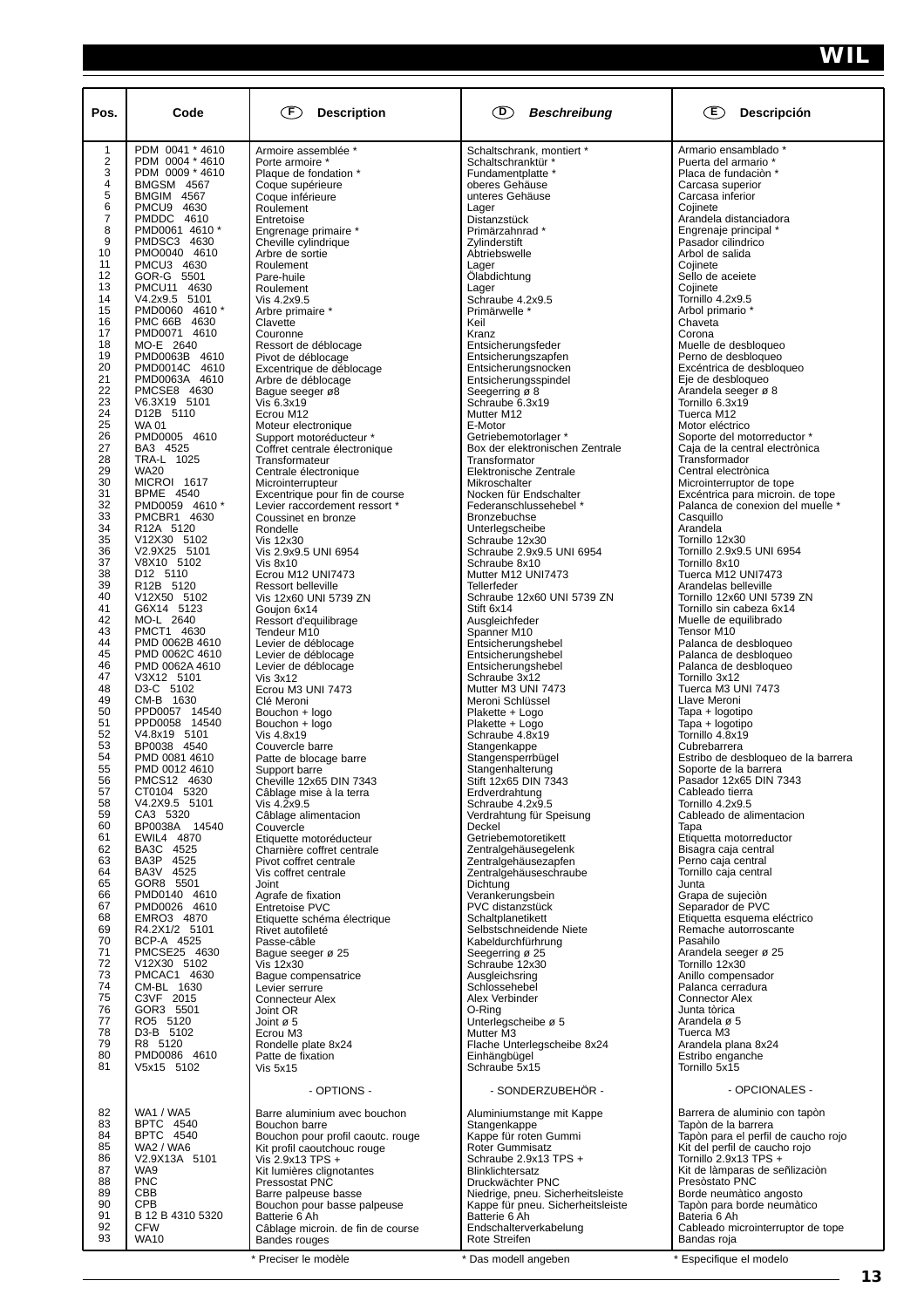|--|--|--|--|--|--|--|--|--|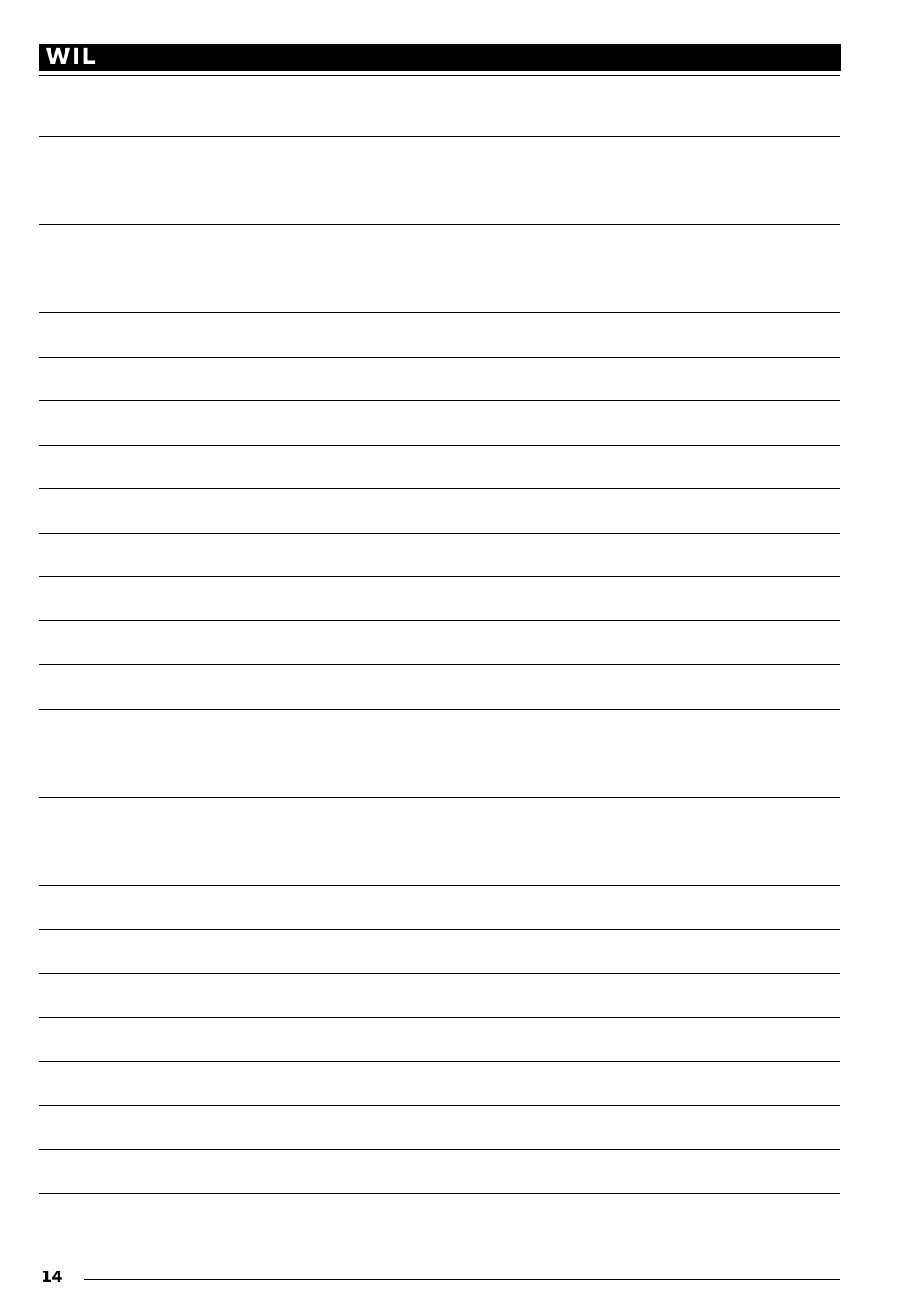## **IMPORTANTE / IMPORTANT Compilare ad installazione avvenuta e trattenere ad uso garanzia. To be completed after installation and kept for use as a warranty**

## **Dati cliente / Client data**

| Name and surname  | Telephone            |
|-------------------|----------------------|
| Address           |                      |
|                   |                      |
| Appliance type    | No. Code             |
|                   |                      |
| Installation date | Warranty expiry date |
|                   |                      |
| Installer         | <b>Messrs</b>        |
|                   |                      |
| <b>Address</b>    | Telephone            |

## **Descrizione materiale installato / Description of the components installed**

| Centrale di comando | Radio | Dispositivi di sicurezza | <b>Note</b>  |
|---------------------|-------|--------------------------|--------------|
| Control box         | Radio | Safety devices           | <b>Notes</b> |
|                     |       |                          |              |

## **Controlli periodici / Periodical check-ups**

### **Da compilare in caso di anomalia (inviare fotocopia della pagina allegandola all'attuatore in riparazione) To fill in case of defect (send copy of the page enclosed with the actuator to be repaired)**

Difetto segnalato / Defect ..........................................................................................................................................

.................................................................................................................................................................................

| Parte riservata alla NICE SPA per comunicazioni al cliente  |             |                                      |  |  |  |
|-------------------------------------------------------------|-------------|--------------------------------------|--|--|--|
| Space reserved for NICE SPA to communicate with the Clients |             |                                      |  |  |  |
|                                                             |             |                                      |  |  |  |
| Date of registration                                        | Repair date | Repair number                        |  |  |  |
|                                                             |             |                                      |  |  |  |
| Parts replaced                                              |             |                                      |  |  |  |
|                                                             |             | Firma tecnico / Technician signature |  |  |  |
|                                                             |             |                                      |  |  |  |
|                                                             |             |                                      |  |  |  |

A termini di legge ci riserviamo la proprietà di questo manuale con divieto di riprodurlo o di renderlo comunque noto a terzi o a ditte concorrenti senza nostra autorizzazione.